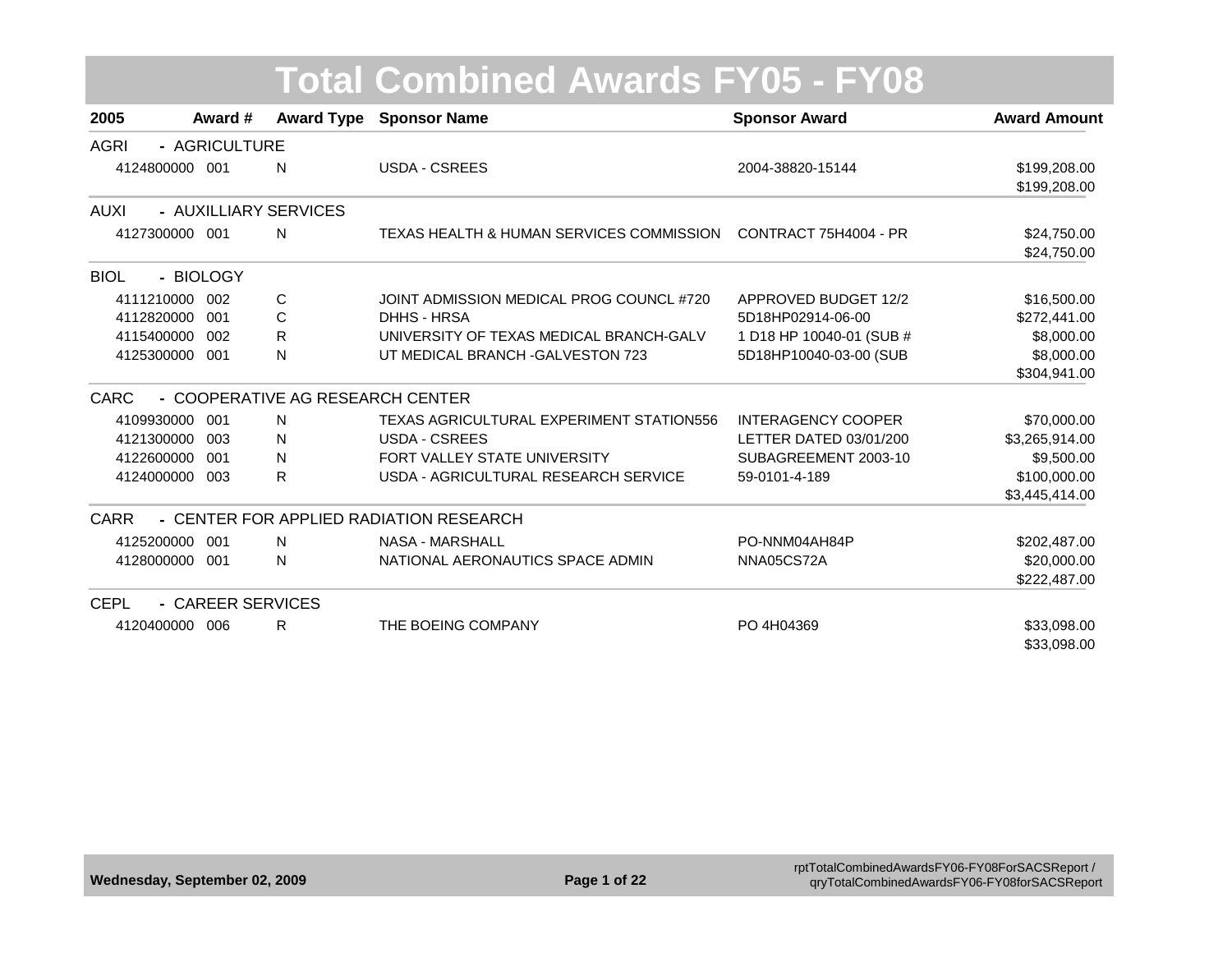|                               |                  |                                 | <b>Total Combined Awards FY05 - FY08</b>        |                                                                                                |                     |
|-------------------------------|------------------|---------------------------------|-------------------------------------------------|------------------------------------------------------------------------------------------------|---------------------|
| 2005                          | Award #          |                                 | <b>Award Type Sponsor Name</b>                  | <b>Sponsor Award</b>                                                                           | <b>Award Amount</b> |
| <b>CEPR</b>                   |                  | - COOPERATIVE EXTENSION PROGRAM |                                                 |                                                                                                |                     |
| 4118500000                    | 003              | D                               | TEXAS COOPERATIVE EXTENSION (TCE)               | TCE 658002                                                                                     | (\$1,300.00)        |
| 4119010000 001                |                  | R                               | USDA - RURAL BUSINESS SERVICES (RBS)            | RBS-04-18                                                                                      | \$115,792.00        |
| 4119200000 002                |                  | R                               | USDA - CSREES                                   | 2003-45200-01760                                                                               | \$1,023,322.00      |
| 4119600000 002                |                  | C                               | <b>USDA - FARM SERVICE AGENCY</b>               | LETTER DATED 10/19/04,                                                                         | \$30,000.00         |
| 4121200000 001                |                  | N                               | TEXAS COOPERATIVE EXTENSION (TCE)               | 622052_2001-49200-01238                                                                        | \$5,901.00          |
| 4121500000 003                |                  | N                               | <b>USDA - CSREES</b>                            |                                                                                                | \$3,060,065.00      |
| 4125800000                    | 001              | N                               | TEXAS COOPERATIVE EXTENSION (TCE)               | TCE 450024(2004-51130-0                                                                        | \$12,833.00         |
| 4126000000                    | 001              | N                               | USDA - CSREES                                   | 2003-38840-01617                                                                               | \$10,000.00         |
| 4127400000 001                |                  | N                               | TEXAS HEALTH & HUMAN SERVICES COMMISSION        | CONTRACT 75H4004 - PR                                                                          | \$21,630.00         |
|                               |                  |                                 |                                                 |                                                                                                | \$4,278,243.00      |
| <b>CHEM</b>                   | - CHEMISTRY      |                                 |                                                 |                                                                                                |                     |
| 4123500000 001                |                  | N                               | NATIONAL SCIENCE FOUNDATION                     | CHE-0421290                                                                                    | \$247,743.00        |
|                               |                  |                                 |                                                 |                                                                                                | \$247,743.00        |
| <b>CHEN</b>                   |                  | - CHEMICAL ENGINEERING          |                                                 |                                                                                                |                     |
| 4124100000 001                |                  | N                               | NATIONAL SCIENCE FOUNDATION                     | BES-0421287                                                                                    | \$201,116.00        |
| 4127000000 003                |                  | N                               | UNITED NEGRO COLLEGE FUND SP. PROGS.            | LETTER DATED 8/23/2005                                                                         | (\$10,000.00)       |
| 4127000000 001                |                  | N                               | UNITED NEGRO COLLEGE FUND SP. PROGS.            | LETTER DATED 8/23/2005                                                                         | \$10,000.00         |
| 4127000000 002                |                  | N                               | UNITED NEGRO COLLEGE FUND SP. PROGS.            | LETTER DATED 8/23/2005                                                                         | \$10,000.00         |
|                               |                  |                                 |                                                 |                                                                                                | \$211,116.00        |
| <b>CLED</b>                   |                  | - COLLEGE ADMIN - EDUCATION     |                                                 |                                                                                                |                     |
| 4106500000 005                |                  | C                               | <b>TEXAS A&amp;M UNIVERSITY SYSTEM</b>          | 645110-003                                                                                     | \$80,145.00         |
| 4116510000 003                |                  | C                               | TEXAS A&M UNIVERSITY SYSTEM                     | 400320-003                                                                                     | \$15,000.00         |
|                               |                  |                                 |                                                 |                                                                                                | \$95,145.00         |
| <b>CLEN</b>                   |                  |                                 | - COLLEGE ADMIN - ENGINEERING - DEAN            |                                                                                                |                     |
| 4125100000 001                |                  | N                               | <b>TEXAS ENGINEERING EXPERIMENT STATION 712</b> | 6092FPV                                                                                        | \$64,285.00         |
|                               |                  |                                 |                                                 |                                                                                                | \$64,285.00         |
| <b>CLNU</b>                   |                  | - COLLEGE ADMIN. - NURSING      |                                                 |                                                                                                |                     |
| 4126500000 001                |                  | N                               | UT HEALTH SCIENCE CENTER AT HOUSTON             | NIPG D-06 SUBAWARD 00                                                                          | \$7,686.00          |
| 4127100000 001                |                  | N                               | DHHS - HRSA                                     | 1 T08HP04624-01-00                                                                             | \$229,416.00        |
|                               |                  |                                 |                                                 |                                                                                                | \$237,102.00        |
| <b>COMM</b>                   | - COMMUNICATIONS |                                 |                                                 |                                                                                                |                     |
| 4125400000 001                |                  | N                               | CORPORATION FOR PUBLIC BROADCASTING             | 8921                                                                                           | \$15,000.00         |
| 4125700000 001                |                  | N                               | CORPORATION FOR PUBLIC BROADCASTING             | 1632-2005                                                                                      | \$116,522.00        |
|                               |                  |                                 |                                                 |                                                                                                | \$131,522.00        |
| Wednesday, September 02, 2009 |                  |                                 | Page 2 of 22                                    | rptTotalCombinedAwardsFY06-FY08ForSACSReport /<br>qryTotalCombinedAwardsFY06-FY08forSACSReport |                     |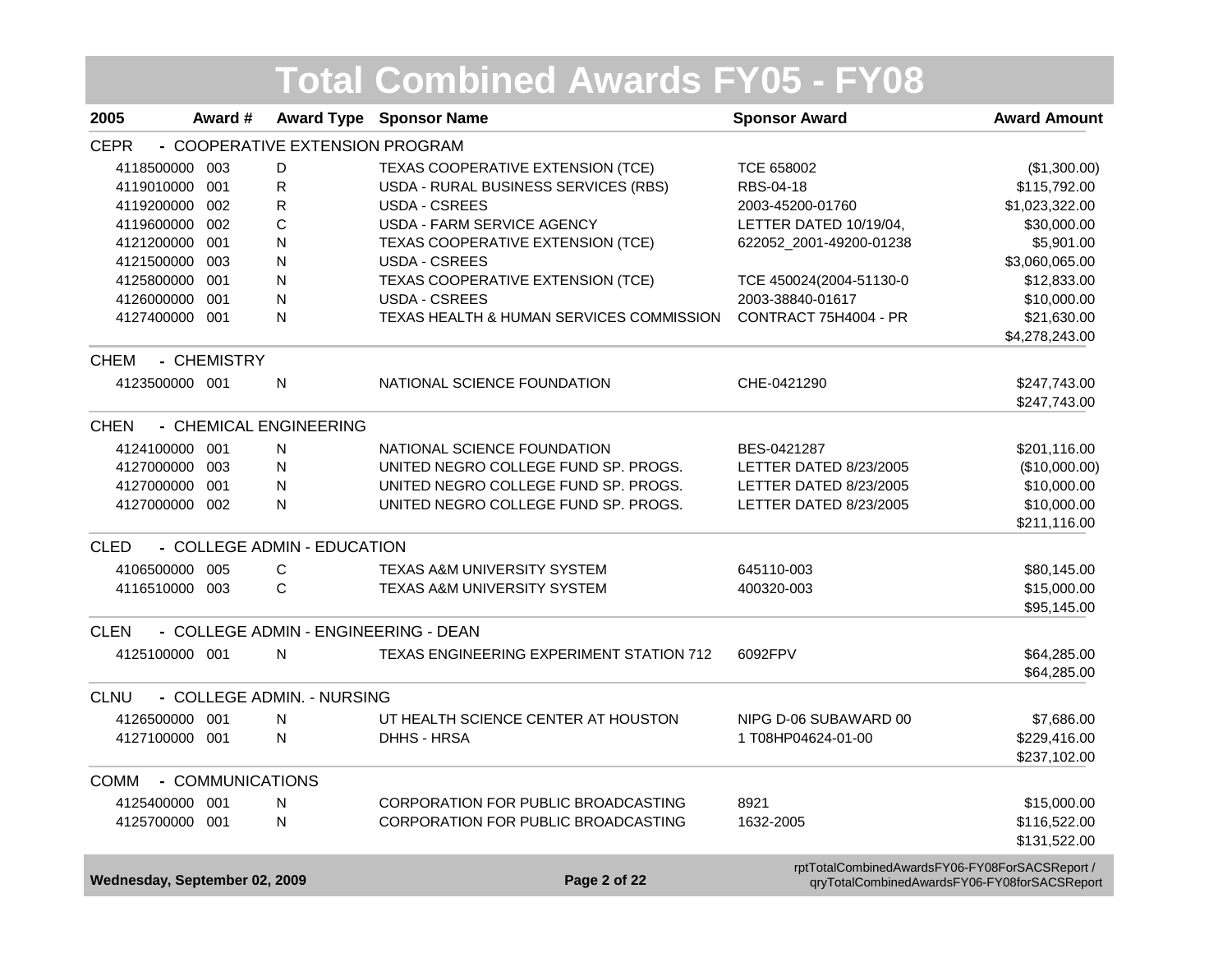|             |                     |                          | <b>Total Combined Awards FY05 - FY08</b>      |                       |                     |
|-------------|---------------------|--------------------------|-----------------------------------------------|-----------------------|---------------------|
| 2005        | Award #             | <b>Award Type</b>        | <b>Sponsor Name</b>                           | <b>Sponsor Award</b>  | <b>Award Amount</b> |
| <b>CVEN</b> | - CIVIL ENGINEERING |                          |                                               |                       |                     |
| 4110230000  | 001                 | $\mathsf{N}$             | SOUTH CAROLINA STATE UNIVERSITY               | MOD. 4 02-447399      | \$42,000.00         |
| 4124700000  | 001                 | N                        | DEPARTMENT OF TRANSPORTATION - FHWA           | DDEHBC-04-X-00119     | \$13,000.00         |
| 4125500000  | 001                 | N                        | DEPARTMENT OF TRANSPORTATION - FHWA           | DDEHBC-04-X-00147     | \$6,500.00          |
| 4125600000  | 001                 | N                        | DEPARTMENT OF TRANSPORTATION - FHWA           | DDEHBC-04-X-00148     | \$6,500.00          |
| 4128400000  | 001                 | N                        | DEPARTMENT OF TRANSPORTATION - FHWA           | DDEHBC-05-X00114      | \$8,000.00          |
| 4128500000  | 001                 | $\mathsf{N}$             | DEPARTMENT OF TRANSPORTATION - FHWA           | DDEHBC-05-X00115      | \$7,000.00          |
| 4128600000  | 001                 | ${\sf N}$                | <b>USDA - CSREES</b>                          | 2005-38820-16395      | \$199,980.00        |
|             |                     |                          |                                               |                       | \$282,980.00        |
| <b>ELEN</b> |                     | - ELECTRICAL ENGINEERING |                                               |                       |                     |
| 1406000000  | 004                 | S                        | TEXAS HIGHER EDUCATION COORD.BOARD 781        | 003630-EE2002-0000    | \$39,682.00         |
| 1406000000  | 005                 | D                        | TEXAS HIGHER EDUCATION COORD.BOARD 781        | 003630-EE2002-0000    | (\$91,886.00)       |
| 1406010000  | 004                 | D                        | TEXAS HIGHER EDUCATION COORD.BOARD 781        | 003630-EE2002-0203    | (\$10,500.00)       |
| 1406020000  | 001                 | ${\sf N}$                | TEXAS HIGHER EDUCATION COORD.BOARD 781        | 003630-EE2002-0203    | \$24,950.00         |
| 1406030000  | 001                 | N                        | TEXAS HIGHER EDUCATION COORD.BOARD 781        | 003630-EE2002-0203    | \$21,232.00         |
| 1406050000  | 002                 | N                        | <b>TEXAS HIGHER EDUCATION COORD.BOARD 781</b> | 003630-EE2003-0000    | \$7,933.00          |
| 1406050000  | 003                 | D                        | TEXAS HIGHER EDUCATION COORD.BOARD 781        | 003630-EE2003-0000    | (\$7,933.00)        |
| 1406050000  | 001                 | N                        | <b>TEXAS HIGHER EDUCATION COORD BOARD 781</b> | 003630-EE2003-0000 TO | \$30,165.00         |
| 1406060000  | 001                 | N                        | TEXAS HIGHER EDUCATION COORD.BOARD 781        | 003630-EE2003-0000    | \$7,933.00          |
| 1406070000  | 001                 | N                        | TEXAS HIGHER EDUCATION COORD.BOARD 781        | 003630-EE2003-0000    | \$14,351.00         |
| 1406080000  | 001                 | $\mathsf{N}$             | TEXAS HIGHER EDUCATION COORD.BOARD 781        | 003630-EE2002-0000    | \$124,042.00        |
| 1406090000  | 001                 | N                        | <b>TEXAS HIGHER EDUCATION COORD.BOARD 781</b> | 003630-EE2002-0000    | \$105,561.00        |
| 4102180000  | 011                 | $\mathbb S$              | NASA - LBJ                                    | <b>NCC 9-114</b>      | \$1,179,996.00      |
| 4102180000  | 012                 | R                        | NASA - LBJ                                    | <b>NCC9-114</b>       | \$359,997.00        |
| 4125900000  | 001                 | $\mathsf{N}$             | <b>ZYVEX CORPORATION</b>                      | SUBCONTRACT EXECUT    | \$20,700.00         |
| 4127700000  | 001                 | N                        | ADVANCED CERAMICS RESERACH                    | P.O. #00915           | \$6,000.00          |
| 4128100000  | 001                 | N                        | ADVANCED FUEL RESEARCH, INC.                  | PO# 019060            | \$13,500.00         |
|             |                     |                          |                                               |                       | \$1,845,723.00      |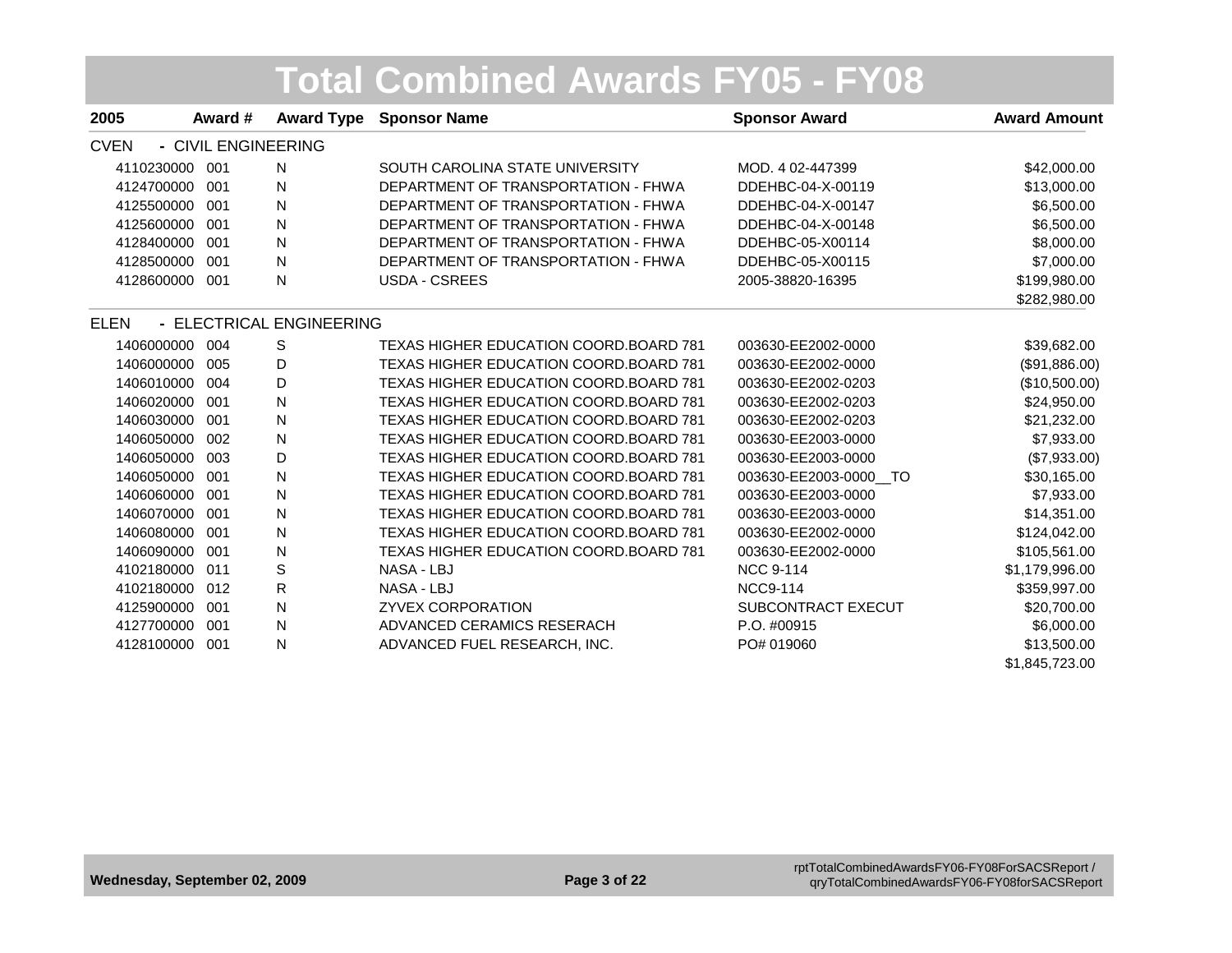| 2005           | Award #       | <b>Award Type</b>            | <b>Sponsor Name</b>                           | <b>Sponsor Award</b> | <b>Award Amount</b> |
|----------------|---------------|------------------------------|-----------------------------------------------|----------------------|---------------------|
| <b>FAID</b>    |               | - STUDENT FINANCIAL AID      |                                               |                      |                     |
| 4117700000     | 011           | S                            | U. S. DEPARTMENT OF EDUCATION                 | P063P20032319        | \$2,132.00          |
| 4121800000     | 010           | S                            | U. S. DEPARTMENT OF EDUCATION                 | P063P20042319        | \$700.00            |
| 4121800000     | 011           | S                            | U. S. DEPARTMENT OF EDUCATION                 | P063P20042319        | \$7,525.00          |
| 4121800000     | 003           | $\mathbb S$                  | U. S. DEPARTMENT OF EDUCATION                 | P063P20042319        | \$106,238.00        |
| 4121800000 012 |               | $\mathbf S$                  | U. S. DEPARTMENT OF EDUCATION                 | P063P20042319        | \$9,442.00          |
| 4121800000 013 |               | $\mathbb S$                  | U. S. DEPARTMENT OF EDUCATION                 | P063P20042319        | \$407,144.00        |
| 4121800000     | 014           | S                            | U. S. DEPARTMENT OF EDUCATION                 | P063P20042319        | \$101,471.00        |
| 4121800000     | 004           | $\mathbb S$                  | U. S. DEPARTMENT OF EDUCATION                 | P063P20042319        | \$2,320,210.00      |
| 4121800000     | 005           | $\mathbb S$                  | U. S. DEPARTMENT OF EDUCATION                 | P063P20042319        | \$952,478.00        |
| 4121800000     | 006           | $\mathbb S$                  | U. S. DEPARTMENT OF EDUCATION                 | P063P20042319        | \$255,587.00        |
| 4121800000     | 002           | $\mathbb S$                  | U. S. DEPARTMENT OF EDUCATION                 | P063P20042319        | \$244,493.00        |
| 4121800000     | 001           | N                            | U. S. DEPARTMENT OF EDUCATION                 | P063P20042319        | \$4,717,629.00      |
| 4121800000     | 007           | $\mathbb S$                  | U. S. DEPARTMENT OF EDUCATION                 | P063P20042319        | \$577,466.00        |
| 4121800000     | 008           | $\mathbb S$                  | U. S. DEPARTMENT OF EDUCATION                 | P063P20042319        | \$6,600.00          |
| 4121800000     | 009           | $\mathsf S$                  | U. S. DEPARTMENT OF EDUCATION                 | P063P20042319        | \$6,651.00          |
| 4126400000     | 001           | N                            | U. S. DEPARTMENT OF EDUCATION                 | P007A054098          | \$1,621,641.00      |
| 4127500000 001 |               | N                            | U. S. DEPARTMENT OF EDUCATION                 |                      | \$1,446,422.00      |
|                |               |                              |                                               |                      | \$12,783,829.00     |
| <b>HHPE</b>    |               | - HEALTH & HUMAN PERFORMANCE |                                               |                      |                     |
| 4127200000 001 |               | N                            | NATIONAL YOUTH SPORTS CORPORATION             | NYSPF 05-1107        | \$52,500.00         |
|                |               |                              |                                               |                      | \$52,500.00         |
| <b>MATH</b>    | - MATHEMATICS |                              |                                               |                      |                     |
| 4126100000 001 |               | N                            | MATHEMATICAL ASSOCIATION OF AMERICA           | LETTER DATED 1/28/05 | \$4,000.00          |
| 4126900000 001 |               | N                            | <b>TEXAS HIGHER EDUCATION COORD BOARD 781</b> | 231                  | \$81,998.00         |
|                |               |                              |                                               |                      | \$85,998.00         |
| <b>MEEN</b>    |               | - MECHANICAL ENGINEERING     |                                               |                      |                     |
| 4112700000 003 |               | C                            | NASA - GLENN RESEARCH CENTER                  | <b>NCC3-972</b>      | \$99,610.00         |
|                |               |                              |                                               |                      | \$99,610.00         |
| <b>NURS</b>    | - NURSING     |                              |                                               |                      |                     |
| 4127800000 001 |               | N                            | DHHS - HRSA                                   | 2-A10HP00129-06-00   | \$17,499.00         |
|                |               |                              |                                               |                      | \$17,499.00         |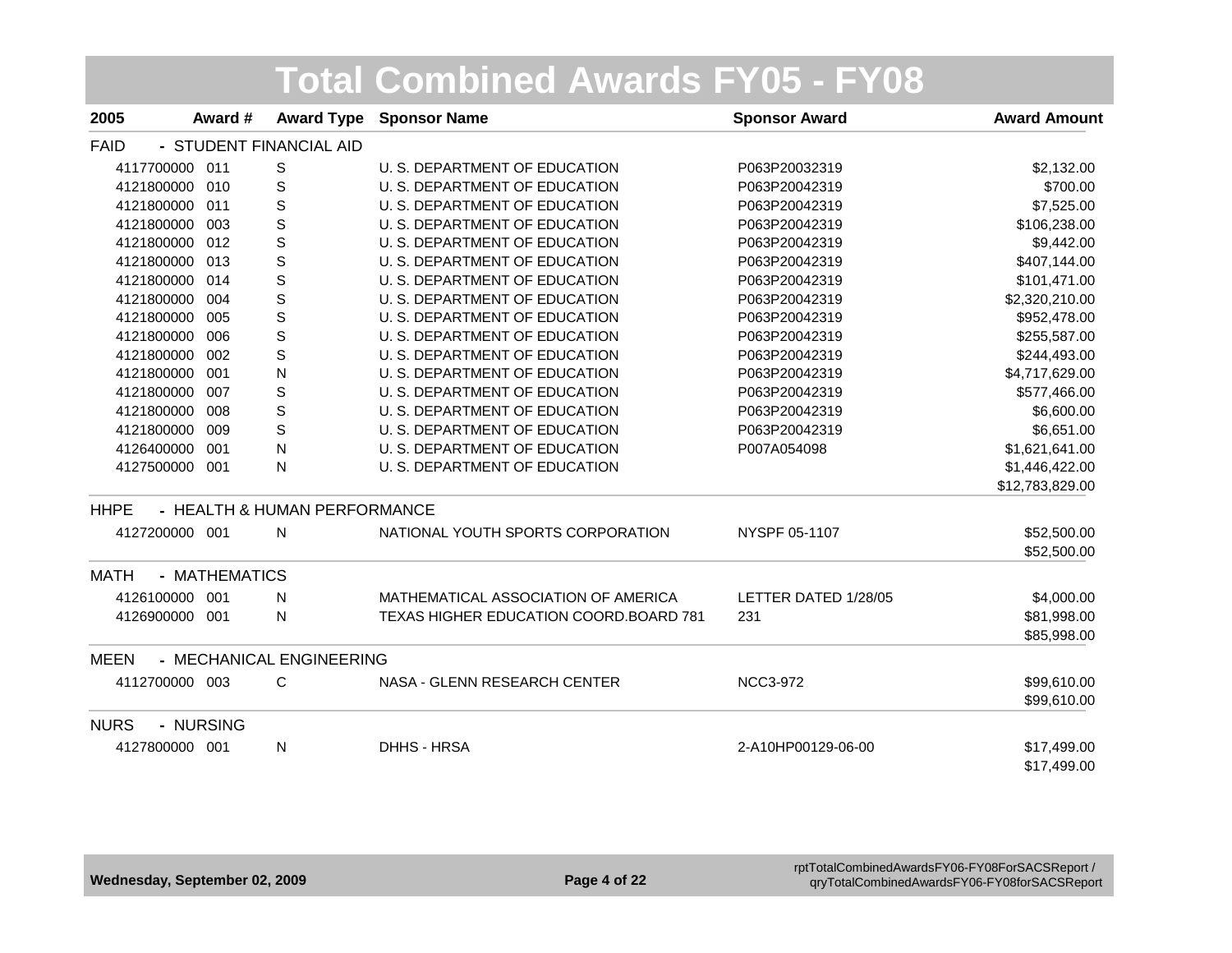#### **Award # Award Type Sponsor Name Sponsor Award Award Amount Total Combined Awards FY05 - FY08** PHYS PHYSICS **-** 4102310000 006 CC SCIENCE AND ENGINEERING ALLIANCE, INC SUBCONTRACT #SEA/EP \$38,675.00 4119700000 002 CC NATIONAL SCIENCE FOUNDATION ATM-0334372 570,000.00

|                |                     |   |                                           |                        | ,,,,,,,,,,     |
|----------------|---------------------|---|-------------------------------------------|------------------------|----------------|
| 4124600000 001 |                     | N | U.S. DEPARTMENT OF ENERGY                 | DE-FG26-04NT42131      | \$200,000.00   |
|                |                     |   |                                           |                        | \$308,675.00   |
| <b>PROV</b>    |                     |   | - PROVOST & V.P. FOR ACADEMIC AFFAIRS     |                        |                |
| 4122900000 001 |                     | N | NATIONAL SCIENCE FOUNDATION               | HHRD-0411541           | \$500,000.00   |
| 4122900000 002 |                     | S | NATIONAL SCIENCE FOUNDATION               | HHRD-0411541           | \$9,000.00     |
|                |                     |   |                                           |                        | \$509,000.00   |
| <b>SBPS</b>    |                     |   | - SOCIAL WORK, BEHAV. & POLITICAL SCIENCE |                        |                |
| 4121000000 001 |                     | N | DEPARTMENT OF EDUCATION                   | P021A040039            | \$64,000.00    |
|                |                     |   |                                           |                        | \$64,000.00    |
| SJJP           |                     |   | - SCHOOL OF JUVENILE JUSTICE & PSYCHOLOG  |                        |                |
| 4123800000 001 |                     | N | DEPT OF STATE HEALTH SERVICES             | 7157157159 2005        | \$60,000.00    |
| 4126200000 001 |                     | N | <b>HOUSTON-GALVESTON AREA COUNCIL</b>     | JB-02-J20-13383-06     | \$14,900.00    |
| 4127900000 001 |                     | N | AMERICAN PSYCHOLOGICAL ASSOCIATION (ADA)  | PER LETTER DATED 4/05/ | \$6,500.00     |
|                |                     |   |                                           |                        | \$81,400.00    |
| TIII           | - TITLE III PROGRAM |   |                                           |                        |                |
| 4121400000 001 |                     | N | U. S. DEPARTMENT OF EDUCATION             | P031B040055            | \$3,753,241.00 |
|                |                     |   |                                           |                        | \$3,753,241.00 |
| <b>VPIR</b>    |                     |   | - V. P. INSTUTTIONAL RELATIONS            |                        |                |
| 4125000000 001 |                     | N | OGILVY PUBLIC RELATIONS WORLDWIDE, INC    | 11CMS-04-PV008         | \$15,000.00    |
|                |                     |   |                                           |                        | \$15,000.00    |
| <b>VPRS</b>    |                     |   | - VICE PRESIDENT OF RESEARCH              |                        |                |
| 4101820000 004 |                     | R | DEPARTMENT OF JUSTICE                     | 1999-WA-VX-0017        | \$298,662.00   |
|                |                     |   |                                           |                        | \$298,662.00   |
|                |                     |   |                                           |                        |                |

Summary for 'REPORT\_FY' = 2005 (92 detail records ) \$29,693,171.00

**2005**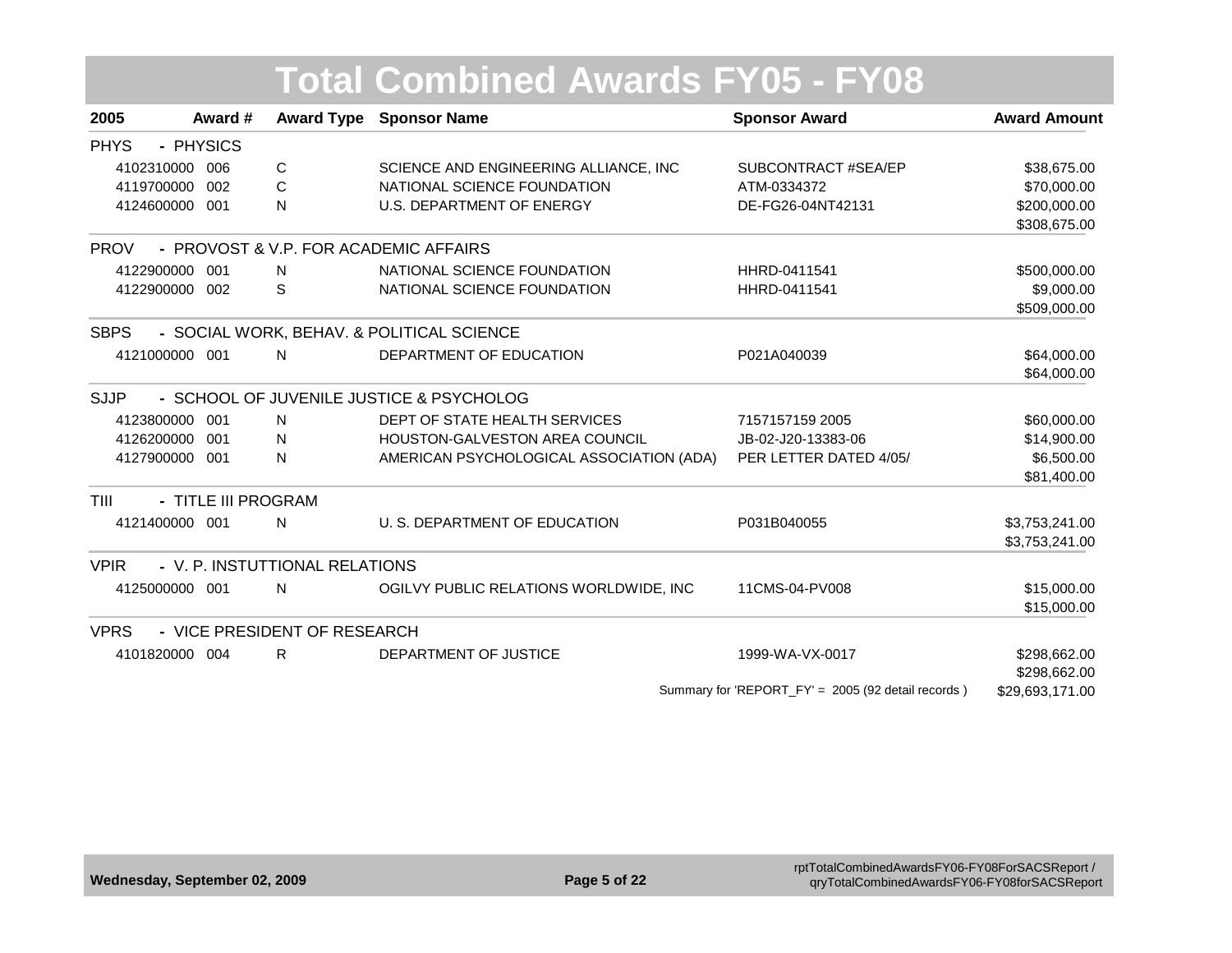| 2006           | Award # |                               | <b>Award Type Sponsor Name</b>                  | <b>Sponsor Award</b>      | <b>Award Amount</b> |
|----------------|---------|-------------------------------|-------------------------------------------------|---------------------------|---------------------|
| <b>ADRC</b>    |         | - STUDENT ENROLLMENT SERVICES |                                                 |                           |                     |
| 4126300000     | 010     | S                             | U. S. DEPARTMENT OF EDUCATION                   | P063P052319               | \$84,317.00         |
| 4126300000     | 004     | S                             | U. S. DEPARTMENT OF EDUCATION                   | P063P052319               | \$112,488.00        |
| 4126300000     | 014     | D                             | U. S. DEPARTMENT OF EDUCATION                   | P063P052319               | (\$371.00)          |
| 4126300000     | 011     | S                             | U. S. DEPARTMENT OF EDUCATION                   | P063P052319               | \$3,974.00          |
| 4126300000     | 013     | D                             | U. S. DEPARTMENT OF EDUCATION                   | P063P052319               | (\$1,894.00)        |
| 4126300000     | 009     | S                             | U. S. DEPARTMENT OF EDUCATION                   | P063P052319               | \$49,853.00         |
| 4126300000     | 001     | N                             | U. S. DEPARTMENT OF EDUCATION                   | P063P052319               | \$4,593,676.00      |
| 4126300000     | 012     | $\mathbb S$                   | U. S. DEPARTMENT OF EDUCATION                   | P063P052319               | \$3,650.00          |
| 4126300000     | 003     | S                             | U. S. DEPARTMENT OF EDUCATION                   | P063P052319               | \$164,205.00        |
| 4126300000     | 005     | $\mathbb S$                   | U. S. DEPARTMENT OF EDUCATION                   | P063P052319               | \$95,507.00         |
| 4126300000     | 006     | $\mathbb S$                   | U. S. DEPARTMENT OF EDUCATION                   | P063P052319               | \$488,079.77        |
| 4126300000     | 008     | S                             | U. S. DEPARTMENT OF EDUCATION                   | P063P052319               | \$238,792.23        |
| 4126300000     | 007     | S                             | U. S. DEPARTMENT OF EDUCATION                   | P063P052319               | \$26,838.00         |
| 4126300000 002 |         | S                             | U. S. DEPARTMENT OF EDUCATION                   | P063P052319               | \$3,551,585.00      |
|                |         |                               |                                                 |                           | \$9,410,700.00      |
| CARC           |         |                               | - COOPERATIVE AG RESEARCH CENTER                |                           |                     |
| 4109930000     | 002     | C                             | TEXAS AGRICULTURAL EXPERIMENT STATION556        | <b>INTERAGENCY COOPER</b> | \$10,000.00         |
| 4109930000     | 003     | C                             | TEXAS AGRICULTURAL EXPERIMENT STATION556        | <b>INTERAGENCY COOPER</b> | (\$10,000.00)       |
| 4109940000     | 001     | N                             | TEXAS AGRICULTURAL EXPERIMENT STATION556        | <b>INTERAGENCY COOPER</b> | \$70,000.00         |
| 4126600000 003 |         | N                             | <b>USDA - CSREES</b>                            | LETTER DATED 2/2/2006     | \$3,322,978.00      |
|                |         |                               |                                                 |                           | \$3,392,978.00      |
| <b>CARR</b>    |         |                               | - CENTER FOR APPLIED RADIATION RESEARCH         |                           |                     |
| 4125200000     | 006     | $\vee$                        | <b>NASA - MARSHALL</b>                          | PO# NNM04AH84P            | \$80,695.76         |
| 4125200000     | 003     | D                             | <b>NASA - MARSHALL</b>                          | PO# NNM04AH84P            | (\$2,487.00)        |
| 4125200000     | 005     | V                             | <b>NASA - MARSHALL</b>                          | PO# NNM04AH84P            | (\$80,695.76)       |
| 4128300000     | 001     | ${\sf N}$                     | DEPARTMENT OF EDUCATION                         | P120A050077               | \$99,356.00         |
| 4128300000     | 002     | $\mathsf C$                   | DEPARTMENT OF EDUCATION                         | P120A050077               | \$99,356.00         |
| 4129100000     | 001     | $\mathsf{N}$                  | <b>TEXAS ENGINEERING EXPERIMENT STATION 712</b> | 32566-6831C1              | \$45,000.00         |
| 4131000000 001 |         | $\mathsf{N}$                  | <b>ZYVEX CORPORATION</b>                        | AWARD DOCUMENT DAT        | \$248,000.00        |
|                |         |                               |                                                 |                           | \$489,225.00        |
|                |         |                               | CECST - CENTER OF EXCELLENCE FOR COMM. SYS.     |                           |                     |
| 4131600000 001 |         | N                             | CALIFORNIA SPACE GRANT FOUNDATION               | PO NUMBER CSGF-002-0      | \$20,000.00         |
|                |         |                               |                                                 |                           | \$20,000.00         |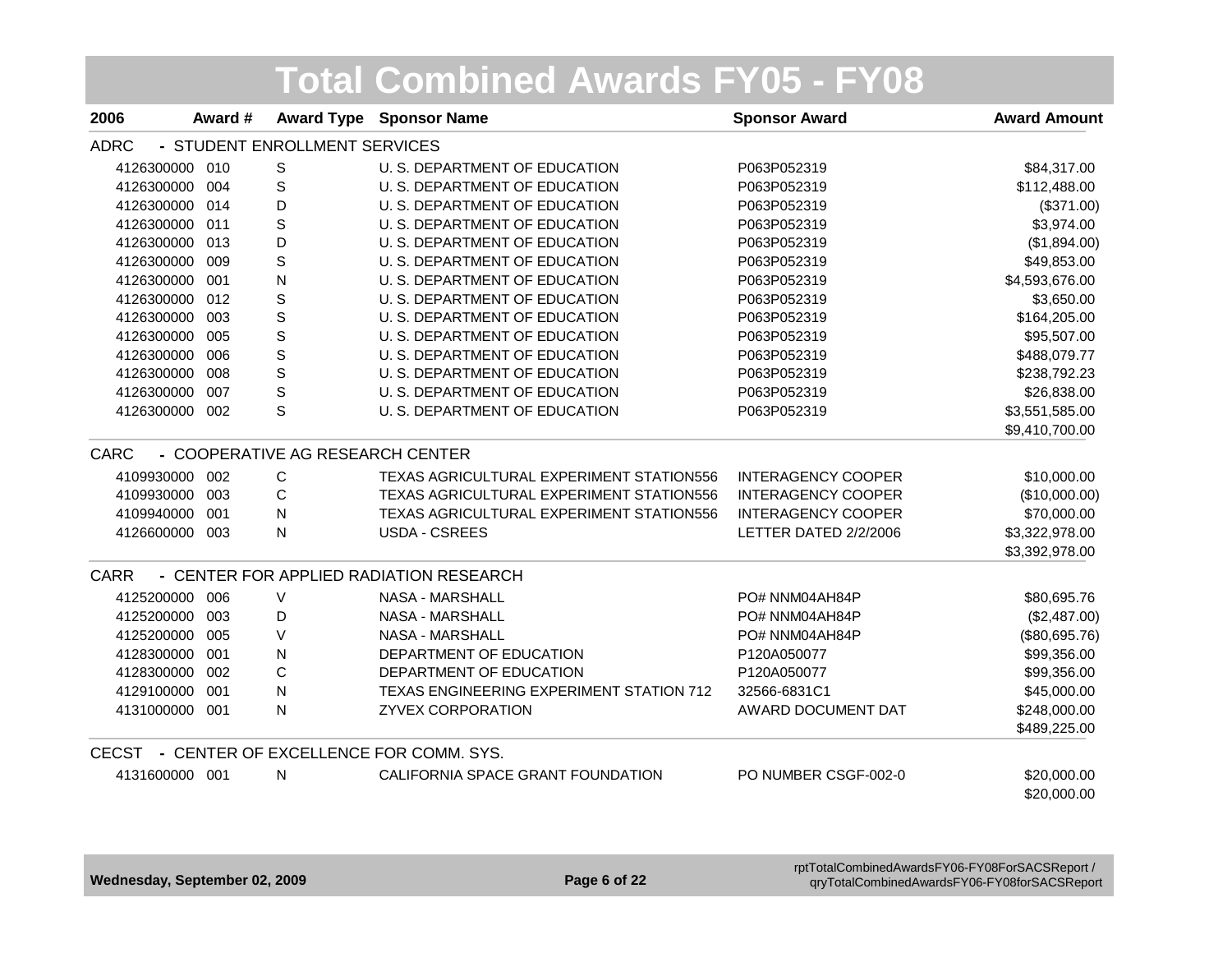|                               |                   |                                 | <b>Total Combined Awards FY05 - FY08</b> |                                                                                                |                             |
|-------------------------------|-------------------|---------------------------------|------------------------------------------|------------------------------------------------------------------------------------------------|-----------------------------|
| 2006                          | Award #           | <b>Award Type</b>               | <b>Sponsor Name</b>                      | <b>Sponsor Award</b>                                                                           | <b>Award Amount</b>         |
| <b>CEPL</b>                   | - CAREER SERVICES |                                 |                                          |                                                                                                |                             |
| 4120400000 008                |                   | D                               | THE BOEING COMPANY                       | PO 4H04369                                                                                     | (\$39,240.99)               |
| 4129900000 002                |                   | R                               | THE BOEING COMPANY                       | PO #5H07325                                                                                    | \$201,001.00                |
| 4129900000 003                |                   | S                               | THE BOEING COMPANY                       | 5H07325                                                                                        | \$74,250.00                 |
| 4129900000 004                |                   | S                               | THE BOEING COMPANY                       | PO #5H07325                                                                                    | \$2,000.00                  |
| 4129900000 001                |                   | N                               | THE BOEING COMPANY                       | PO #5H07325                                                                                    | \$10,000.00<br>\$248,010.01 |
| <b>CEPR</b>                   |                   | - COOPERATIVE EXTENSION PROGRAM |                                          |                                                                                                |                             |
| 4119200000 003                |                   | R                               | <b>USDA - CSREES</b>                     | 2003-45200-01760                                                                               | \$1,238,968.00              |
| 4119600000 003                |                   | $\mathsf{R}$                    | USDA - FARM SERVICE AGENCY               | CK# 3091 60198919                                                                              | \$15,000.00                 |
| 4125800000 002                |                   | $\mathsf R$                     | TEXAS COOPERATIVE EXTENSION (TCE)        | TCE 450024(2004-51130-0                                                                        | \$12,833.00                 |
| 4126700000 003                |                   | N                               | <b>USDA - CSREES</b>                     | 2006-45100-08916                                                                               | \$3,136,531.00              |
| 4129200000 002                |                   | $\mathsf R$                     | DEPARTMENT OF STATE HEALTH SERVICE       | 7157157159 2006                                                                                | \$1,000.00                  |
| 4129200000 001                |                   | N                               | DEPARTMENT OF STATE HEALTH SERVICE       | 7157157159 2006                                                                                | \$24,928.00                 |
| 4129700000 001                |                   | N                               | NATIONAL PARK SERVICE                    | 48-05-HB-14907                                                                                 | \$441,376.00                |
| 4129800000 001                |                   | N                               | USDA - RURAL BUSINESS SERVICES (RBS)     | RBS-05-09                                                                                      | \$100,000.00                |
| 4130500000 001                |                   | N                               | <b>USDA - CSREES</b>                     | LETTER DATED 4/10/03                                                                           | \$12,500.00                 |
| 4130510000 001                |                   | N                               | <b>USDA - CSREES</b>                     | 2004-4600-8916                                                                                 | \$10,000.00                 |
| 4130600000 001                |                   | N                               | <b>USDA - CSREES</b>                     | LETTER DATED 5/27/2004                                                                         | \$11,250.00                 |
| 4132300000 001                |                   | N                               | DEPARTMENT OF STATE HEALTH SERVICE       | 7157157159 2007                                                                                | \$29,998.00                 |
| 4132700000 001                |                   | N                               | <b>USDA - CSREES</b>                     | FY2006 EFNEP                                                                                   | \$92,592.00                 |
| 4133100000 001                |                   | N                               | TEXAS HEALTH & HUMAN SERVICES COMMISSION | LETTER DATED 6/9/2006                                                                          | \$17,613.00                 |
| 4133300000 002                |                   | D                               | <b>USDA - CSREES</b>                     | LETTER DATED 5/26/05                                                                           | (\$5,625.00)                |
| 4133300000 001                |                   | N                               | <b>USDA - CSREES</b>                     | LETTER DATED 5/26/05                                                                           | \$11,250.00                 |
| 4133400000 001                |                   | N                               | <b>USDA - CSREES</b>                     | LETTER DATED 5/17/2006                                                                         | \$11,137.00                 |
| 4140000000 001                |                   | N                               | <b>TRAVIS COUNTY</b>                     | IL050183RE                                                                                     | \$38,333.00                 |
| 4140010000 001                |                   | N                               | <b>TRAVIS COUNTY</b>                     | IL060026RE                                                                                     | \$10,000.00                 |
| 4140200000 001                |                   | N                               | NATIONAL 4-H COUNCIL                     | 2005-45201-03332                                                                               | \$25,000.00                 |
|                               |                   |                                 |                                          |                                                                                                | \$5,234,684.00              |
| <b>CHEM</b>                   | - CHEMISTRY       |                                 |                                          |                                                                                                |                             |
| 4132200000 001                |                   | N                               | UNITED NEGRO COLLEGE FUND SP. PROGS.     | CONTRACT DATED 5/1/20                                                                          | \$10,000.00<br>\$10,000.00  |
| <b>CHEN</b>                   |                   | - CHEMICAL ENGINEERING          |                                          |                                                                                                |                             |
| 4132000000 001                |                   | N                               | U.S. DEPARTMENT OF ENERGY                | DE-FG26-06NT42746                                                                              | \$151,750.00                |
| 4132900000 001                |                   | $\mathsf{N}$                    | TEXAS ENGINEERING EXPERIMENT STATION 712 | 32525-35052                                                                                    | \$45,000.00                 |
|                               |                   |                                 |                                          |                                                                                                | \$196,750.00                |
| Wednesday, September 02, 2009 |                   |                                 | Page 7 of 22                             | rptTotalCombinedAwardsFY06-FY08ForSACSReport /<br>qryTotalCombinedAwardsFY06-FY08forSACSReport |                             |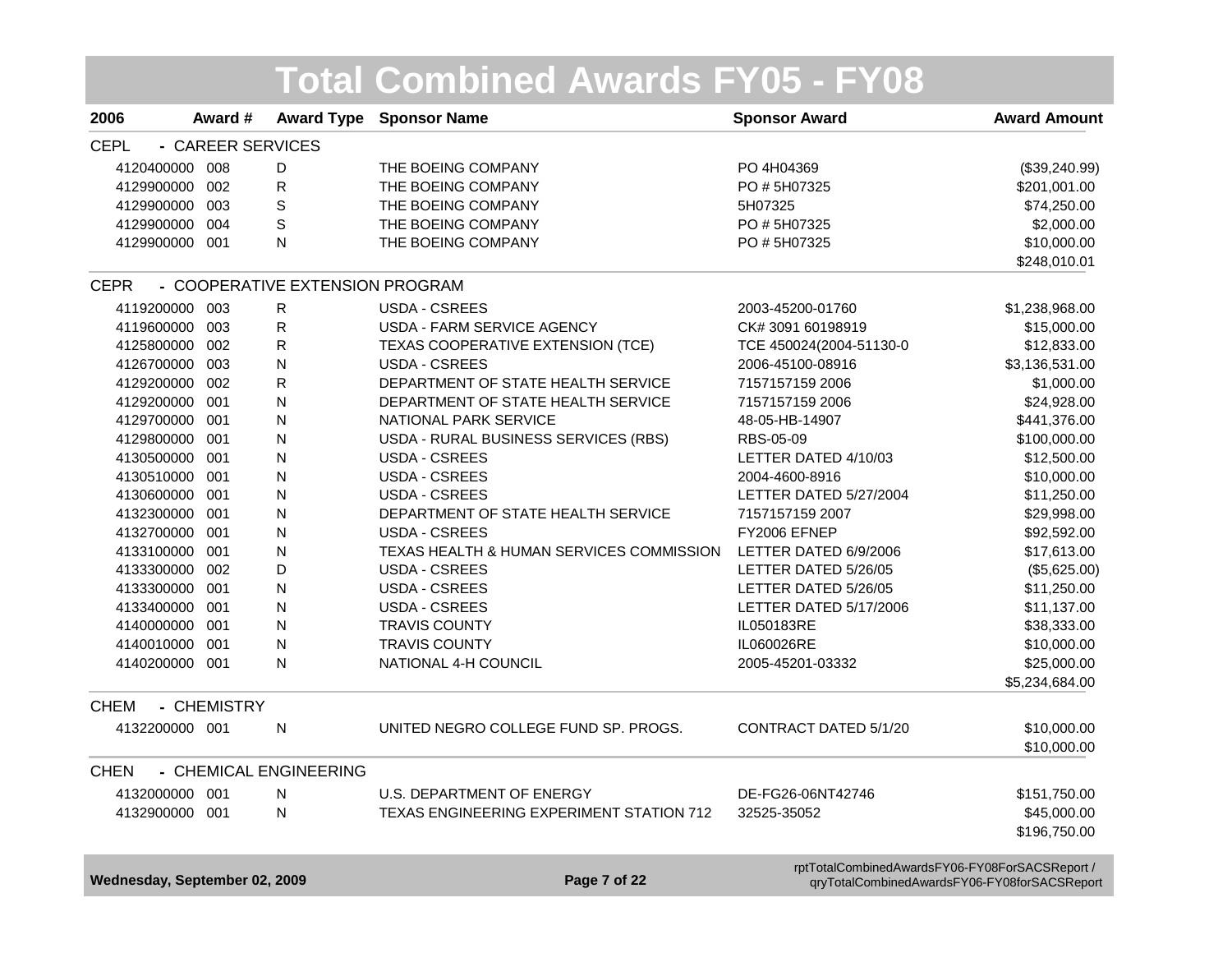| 2006           | Award #             |                                   | <b>Award Type Sponsor Name</b>           | <b>Sponsor Award</b>       | <b>Award Amount</b> |
|----------------|---------------------|-----------------------------------|------------------------------------------|----------------------------|---------------------|
| <b>CLAS</b>    |                     | - COLLEGE ADMIN. ARTS & SCIENCE   |                                          |                            |                     |
| 4130900000 001 |                     | N                                 | THURGOOD MARSHALL SCHOLARSHIP FUND       | <b>MOU DATED 10/18/05</b>  | \$50,000.00         |
| 4132800000 001 |                     | N                                 | TEXAS A&M UNIVERSITY HEALTH SCIENCE CTR  | AWARD DATED MAY 17, 2      | \$206,406.00        |
|                |                     |                                   |                                          |                            | \$256,406.00        |
| <b>CLBA</b>    |                     | - COLLEGE ADMIN - BUSINESS - DEAN |                                          |                            |                     |
| 4130400000 004 |                     | S                                 | UNIVERSITY OF HOUSTON                    | R06-0091                   | \$4,914.00          |
| 4130400000 003 |                     | N                                 | UNIVERSITY OF HOUSTON                    | R06-0091                   | \$63,008.00         |
|                |                     |                                   |                                          |                            | \$67,922.00         |
| <b>CLBU</b>    |                     | - COLLEGE ADMIN. - BUSINESS       |                                          |                            |                     |
| 4130450000 001 |                     | P                                 | <b>VARIOUS PRIVATE PROFIT</b>            |                            | \$1,508.40          |
|                |                     |                                   |                                          |                            | \$1,508.40          |
| <b>CLED</b>    |                     | - COLLEGE ADMIN - EDUCATION       |                                          |                            |                     |
| 4106500000 006 |                     | С                                 | TEXAS A&M UNIVERSITY SYSTEM              | 645110-003                 | \$58,634.00         |
| 4124500000 004 |                     | C                                 | TEXAS A&M UNIVERSITY SYSTEM              | 400280-003                 | \$10,000.00         |
| 4124900000 004 |                     | С                                 | <b>TEXAS A&amp;M UNIVERSITY SYSTEM</b>   | 400400-003                 | \$30,000.00         |
| 4128200000 001 |                     | N                                 | TAMUS-SYSTEM OFFICE OF BUDGETS AND ACCTG | 400371-003                 | \$13,375.00         |
| 4128900000 001 |                     | N                                 | <b>TAMU-CORPUS CHRISTI</b>               | 05-0312                    | \$70,782.00         |
| 4128900000 002 |                     | S                                 | <b>TAMU-CORPUS CHRISTI</b>               | 05-0312                    | \$16,444.00         |
| 4131300000 001 |                     | N                                 | TAMUS-SYSTEM OFFICE OF BUDGETS AND ACCTG | <b>SUB-AGREEMENT DATED</b> | \$25,000.00         |
| 4131500000     | 001                 | N                                 | <b>TEXAS A&amp;M UNIVERSITY</b>          | AWARD DATED 1/20/06        | \$51,111.00         |
| 4140300000 001 |                     | N                                 | TEXAS A&M UNIVERSITY SYSTEM              | 400400-203                 | \$78,833.00         |
|                |                     |                                   |                                          |                            | \$354,179.00        |
| <b>CLEN</b>    |                     |                                   | - COLLEGE ADMIN - ENGINEERING - DEAN     |                            |                     |
| 4112000000     | 004                 | R                                 | TEXAS DEPARTMENT OF TRANSPORTATION #601  | AGREEMENT 0 1755 PV        | \$7,500.00          |
| 4129000000     | 003                 | N                                 | TEXAS ENGINEERING EXPERIMENT STATION 712 | TEES ACCOUNT NO. 3252      | \$972,000.00        |
| 4130100000 001 |                     | N                                 | TEXAS ENGINEERING EXPERIMENT STATION 712 | 6092F PV                   | \$65,542.00         |
|                |                     |                                   |                                          |                            | \$1,045,042.00      |
| <b>CLNU</b>    |                     | - COLLEGE ADMIN. - NURSING        |                                          |                            |                     |
| 4126500000 002 |                     | R                                 | UT HEALTH SCIENCE CENTER AT HOUSTON      | NIPG D-06 SUBAWARD 00      | \$8,848.00          |
|                |                     |                                   |                                          |                            | \$8,848.00          |
| <b>COPS</b>    | - UNIVERSITY POLICE |                                   |                                          |                            |                     |
| 4129300000 001 |                     | N                                 | OFFICE OF THE ATTORNEY GENERAL           | 06-02355                   | \$42,199.00         |
|                |                     |                                   |                                          |                            | \$42,199.00         |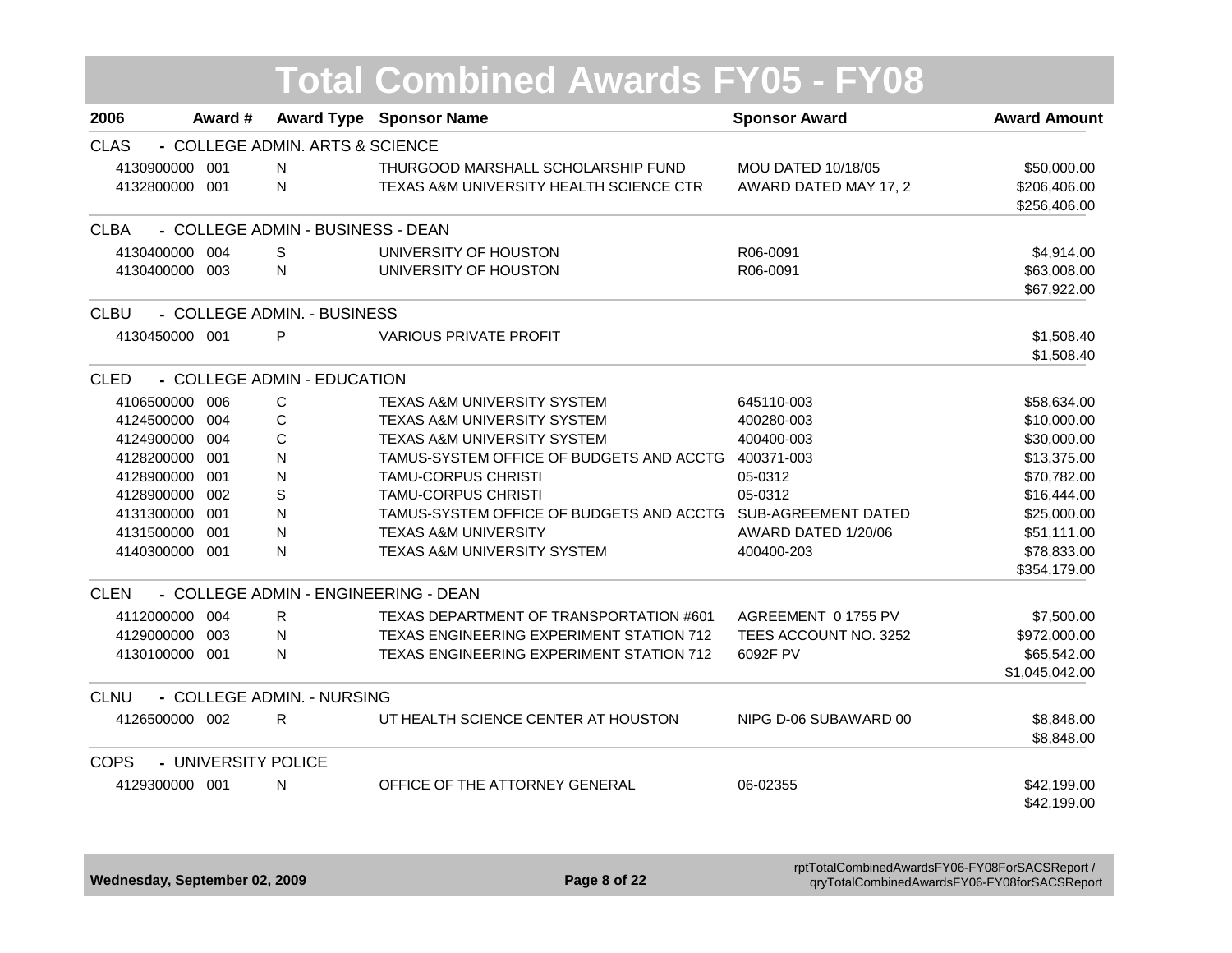| 2006           | Award #             |                          | <b>Award Type Sponsor Name</b>                | <b>Sponsor Award</b>    | <b>Award Amount</b> |
|----------------|---------------------|--------------------------|-----------------------------------------------|-------------------------|---------------------|
| <b>CVEN</b>    | - CIVIL ENGINEERING |                          |                                               |                         |                     |
| 4110240000     | 001                 | N                        | SOUTH CAROLINA STATE UNIVERSITY               | #5/02-447399            | \$40,800.00         |
| 4112000000     | 004                 | R                        | TEXAS DEPARTMENT OF TRANSPORTATION #601       | AGREEMENT 0 1755 PV     | \$7,500.00          |
| 4128400000     | 002                 | S                        | DEPARTMENT OF TRANSPORTATION - FHWA           | DDEHBC-05-X00114        | \$2,500.00          |
| 4128400000     | 003                 | S                        | DEPARTMENT OF TRANSPORTATION - FHWA           | DDEHBC-05-X00114        | \$1,600.00          |
| 4128500000     | 003                 | S                        | DEPARTMENT OF TRANSPORTATION - FHWA           | DDEHBC-05-X00115        | \$1,600.00          |
| 4128500000     | 002                 | S                        | DEPARTMENT OF TRANSPORTATION - FHWA           | DDEHBC-05-X00115        | \$2,500.00          |
| 4128700000     | 001                 | N                        | DEPARTMENT OF TRANSPORTATION - FHWA           | DDEHBC-05-X-00116       | \$5,000.00          |
| 4128800000     | 001                 | N                        | TEXAS DEPARTMENT OF TRANSPORTATION #601       | 05-5345                 | \$26,690.00         |
| 4133200000     | 001                 | N                        | ED RACHAL FOUNDATION                          | 2005-050                | \$50,000.00         |
| 4133500000 001 |                     | N                        | <b>TEXAS TRANSPORTATION INSTITUTE</b>         | <b>CONTRACT #407068</b> | \$15,043.00         |
|                |                     |                          |                                               |                         | \$153,233.00        |
| <b>ELEN</b>    |                     | - ELECTRICAL ENGINEERING |                                               |                         |                     |
| 1406030000     | 004                 | D                        | TEXAS HIGHER EDUCATION COORD.BOARD 781        | 003630-EE2002-0203      | (\$19,282.00)       |
| 1406070000     | 004                 | D                        | TEXAS HIGHER EDUCATION COORD. BOARD 781       | 003630-EE2003-0000      | (\$14,351.00)       |
| 1406090000     | 004                 | D                        | TEXAS HIGHER EDUCATION COORD.BOARD 781        | 003630-EE2002-0000      | (\$97,561.00)       |
| 1406110000     | 001                 | N                        | TEXAS HIGHER EDUCATION COORD.BOARD 781        | 003630-EE2005-1000      | \$18,400.00         |
| 1406120000     | 001                 | N                        | <b>TEXAS HIGHER EDUCATION COORD.BOARD 781</b> | 003630-EE2005-1000      | \$127,507.00        |
| 4101250000     | 010                 | C                        | DEPT. OF ENERGY - CHICAGO                     | DE-FG02-EW11426         | \$220,000.00        |
| 4101710000     | 011                 | S                        | <b>TEXAS INSTRUMENTS</b>                      | CHECK RECEIVED 1/12/0   | \$500.00            |
| 4101710000     | 010                 | $\mathsf C$              | <b>TEXAS INSTRUMENTS</b>                      | LETTER FROM ART GEO     | \$85,000.00         |
| 4130710000     | 001                 | N                        | <b>TEXAS HIGHER EDUCATION COORD.BOARD 781</b> | 003630-EE2002-0203      | \$19,282.00         |
| 4130720000     | 001                 | N                        | TEXAS HIGHER EDUCATION COORD.BOARD 781        | 003630-EE2003-0000      | \$14,351.00         |
| 4130730000     | 001                 | N                        | TEXAS HIGHER EDUCATION COORD.BOARD 781        | 003630-EE2003-0000      | \$97,561.00         |
| 4130740000     | 001                 | N                        | <b>TEXAS HIGHER EDUCATION COORD.BOARD 781</b> | 00360-EE2005-1000       | \$42,155.29         |
| 4131400000     | 001                 | N                        | L3 COMMUNICATIONS INTEGRATED SYSTEMS          | PO #4500257731          | \$150,000.00        |
| 4134100000     | 001                 | N                        | TEXAS HIGHER EDUCATION COORD.BOARD 781        | 003630-TYT06-0001       | \$52,058.95         |
| 4134110000     | 001                 | N                        | TEXAS HIGHER EDUCATION COORD.BOARD 781        | 003630-TYT06-0001       | \$5,700.08          |
| 4134120000     | 001                 | N                        | <b>TEXAS HIGHER EDUCATION COORD.BOARD 781</b> | 003630-TYT06-0001       | \$36,672.97         |
|                |                     |                          |                                               |                         | \$737.994.29        |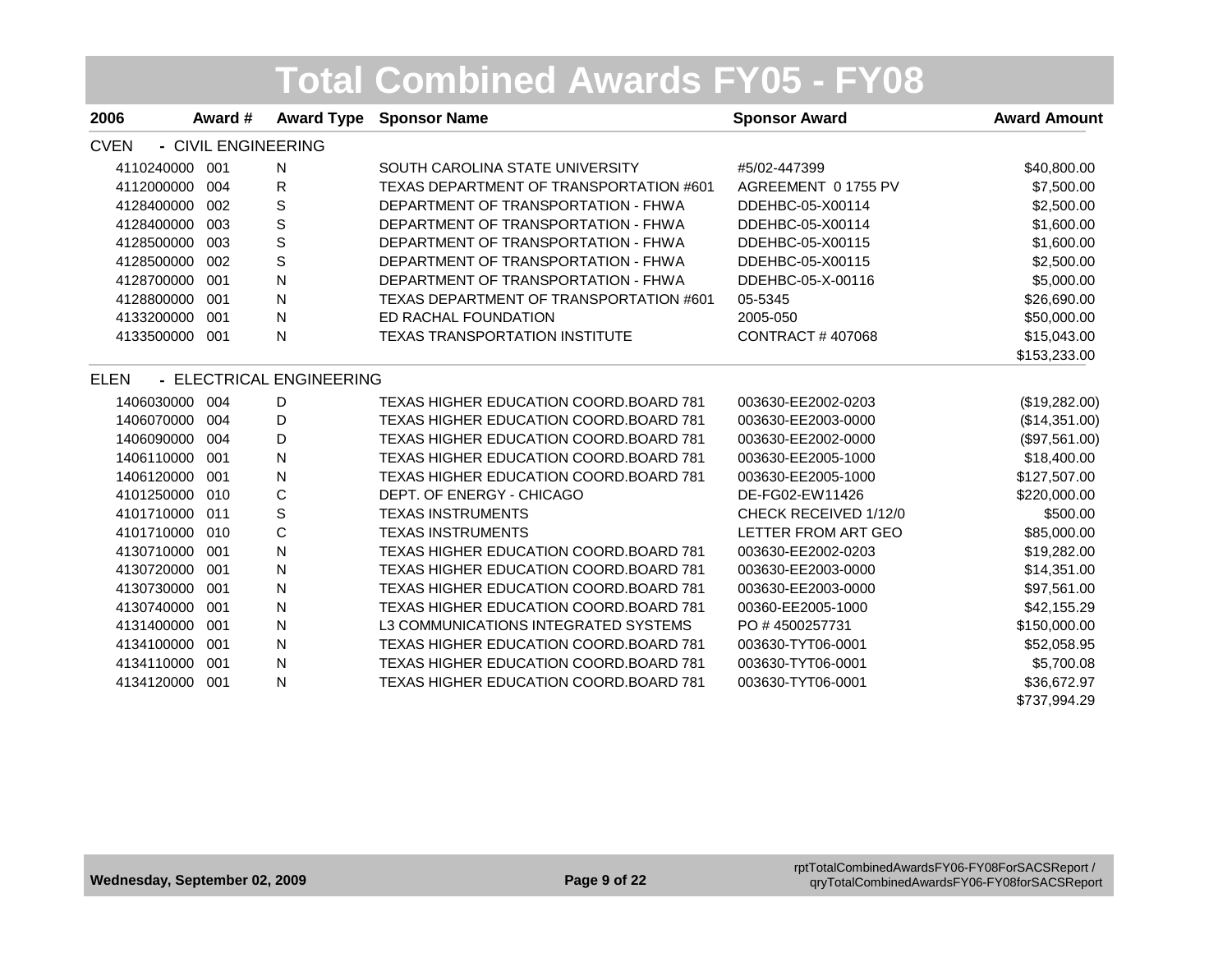| 2006        | Award #                       | <b>Award Type</b>       | <b>Sponsor Name</b>                      | <b>Sponsor Award</b>                           | <b>Award Amount</b>                          |
|-------------|-------------------------------|-------------------------|------------------------------------------|------------------------------------------------|----------------------------------------------|
| <b>FAID</b> |                               | - STUDENT FINANCIAL AID |                                          |                                                |                                              |
|             | 4117700000 012                | D                       | U. S. DEPARTMENT OF EDUCATION            | P063P20032319                                  | (\$2,100.00)                                 |
|             | 4121800000 020                | $\mathbf S$             | U. S. DEPARTMENT OF EDUCATION            | P063P20042319                                  | \$174,977.00                                 |
|             | 4121800000 015                | $\mathbf S$             | U. S. DEPARTMENT OF EDUCATION            | P063P20042319                                  | \$67,399.00                                  |
|             | 4121800000 016                | S                       | U. S. DEPARTMENT OF EDUCATION            | P063P20042319                                  | \$5,450.00                                   |
|             | 4121800000 017                | $\mathbf S$             | U. S. DEPARTMENT OF EDUCATION            | P063P20042319                                  | \$79,324.00                                  |
|             | 4121800000 019                | $\mathbf S$             | U. S. DEPARTMENT OF EDUCATION            | P063P20042319                                  | \$151,752.00                                 |
|             | 4121800000 021                | $\mathbf S$             | U. S. DEPARTMENT OF EDUCATION            | P063P20042319                                  | \$27,013.00                                  |
|             | 4121800000 022                | D                       | U. S. DEPARTMENT OF EDUCATION            | P063P20042319                                  | (\$14,400.00)                                |
|             | 4121800000 018                | S                       | U. S. DEPARTMENT OF EDUCATION            | P063P20042319                                  | \$89,926.00                                  |
| 4132500000  | 001                           | N                       | U. S. DEPARTMENT OF EDUCATION            | P007A064098                                    | \$1,621,641.00                               |
|             | 4132600000 001                | N                       | U. S. DEPARTMENT OF EDUCATION            | P033A064098                                    | \$1,446,422.00                               |
|             |                               |                         |                                          |                                                | \$3,647,404.00                               |
| <b>KPVU</b> | - RADIO STATION KPVU          |                         |                                          |                                                |                                              |
|             | 4129600000 001                | N                       | CORPORATION FOR PUBLIC BROADCASTING      | 1632-2006                                      | \$161,063.00                                 |
|             |                               |                         |                                          |                                                | \$161,063.00                                 |
| <b>MDAC</b> | - MEDICAL ACADEMY             |                         |                                          |                                                |                                              |
|             | 4130800000 001                | N                       | JOINT ADMISSION MEDICAL PROG COUNCL #720 | <b>AGREEMENT DATED 12/2</b>                    | \$15,000.00                                  |
|             |                               |                         |                                          |                                                | \$15,000.00                                  |
| <b>NURS</b> | - NURSING                     |                         |                                          |                                                |                                              |
|             | 4133000000 001                | N                       | <b>DHHS - HRSA</b>                       | 1 T08HP06995-01-00                             | \$493,629.00                                 |
|             | 4133600000 001                | N                       | DHHS - HRSA                              | 2 A10HP00129-07-00                             | \$18,130.00                                  |
|             |                               |                         |                                          |                                                | \$511,759.00                                 |
| <b>PHYS</b> | - PHYSICS                     |                         |                                          |                                                |                                              |
|             | 4119700000 003                | C                       | NATIONAL SCIENCE FOUNDATION              | ATM-0334372                                    | \$72,000.00                                  |
|             | 4129500000 001                | N                       | <b>MER CORPORATION</b>                   | PO #23963                                      | \$9,122.00                                   |
|             | 4130000000 001                | N                       | <b>U.S. DEPARTMENT OF ENERGY</b>         | DE-FG52-05NA27036                              | \$1,500,000.00                               |
|             | 4130900000 001                | N                       | THURGOOD MARSHALL SCHOLARSHIP FUND       | <b>MOU DATED 10/18/05</b>                      | \$50,000.00                                  |
|             |                               |                         |                                          |                                                | \$1,631,122.00                               |
| <b>PROV</b> |                               |                         | - PROVOST & V.P. FOR ACADEMIC AFFAIRS    |                                                |                                              |
|             | 4122900000 003                | C                       | NATIONAL SCIENCE FOUNDATION              | HHRD-0411541                                   | \$500,000.00                                 |
|             |                               |                         |                                          |                                                | \$500,000.00                                 |
| <b>SCSE</b> | - SCHOOL SERVICES             |                         |                                          |                                                |                                              |
|             | 4132100000 001                | N                       | <b>MEADOWS FOUNDATION</b>                | 2005110227                                     | \$84,000.00                                  |
|             |                               |                         |                                          |                                                | \$84,000.00                                  |
|             |                               |                         |                                          | rptTotalCombinedAwardsFY06-FY08ForSACSReport / |                                              |
|             | Wednesday, September 02, 2009 |                         | Page 10 of 22                            |                                                | qryTotalCombinedAwardsFY06-FY08forSACSReport |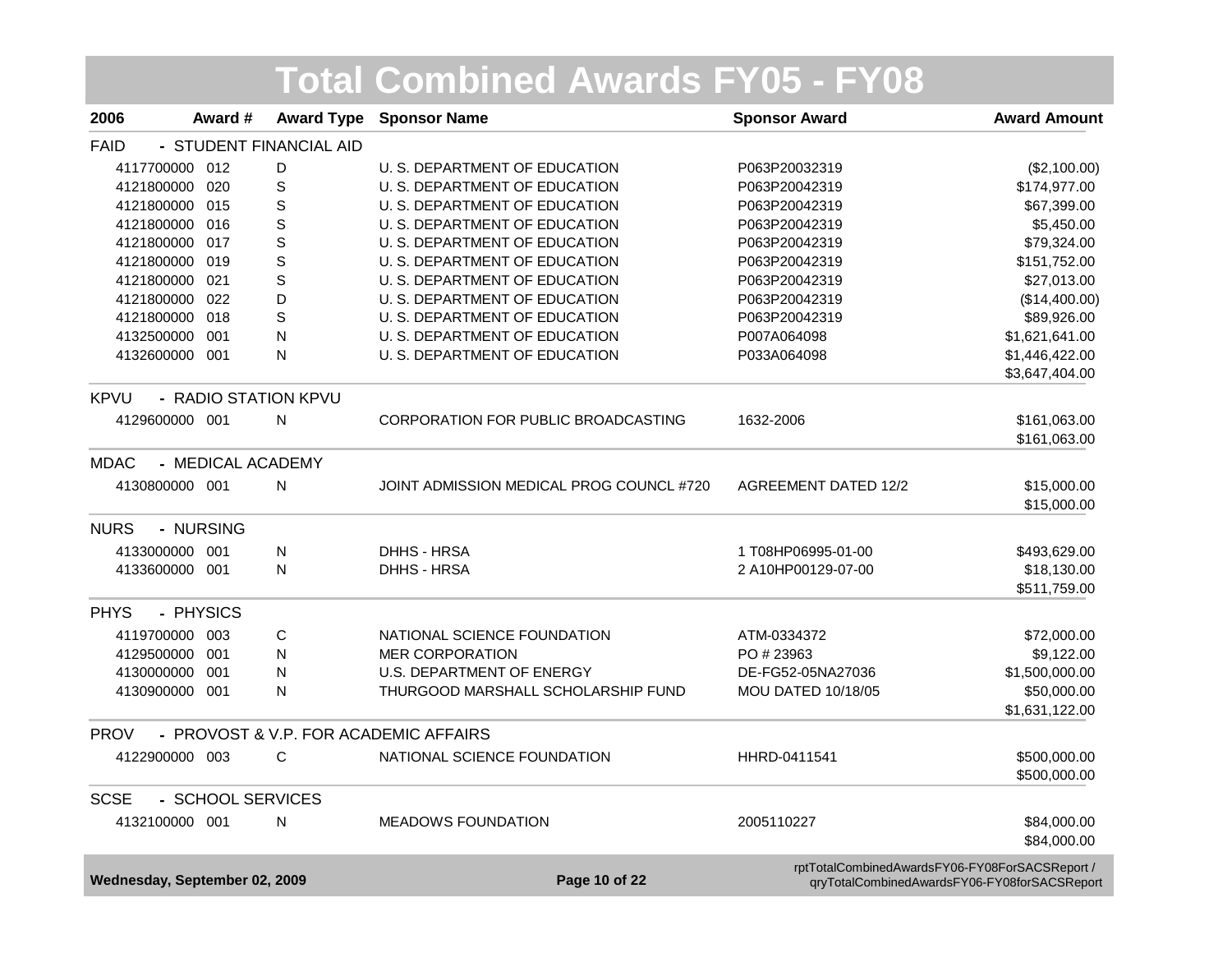| 2006        | Award #       |                                | <b>Award Type Sponsor Name</b>           | <b>Sponsor Award</b>                                  | <b>Award Amount</b> |
|-------------|---------------|--------------------------------|------------------------------------------|-------------------------------------------------------|---------------------|
| <b>SJJP</b> |               |                                | - SCHOOL OF JUVENILE JUSTICE & PSYCHOLOG |                                                       |                     |
| 4131100000  | 001           | N                              | <b>HOUSTON-GALVESTON AREA COUNCIL</b>    | JB-02-J20-13383-07                                    | \$8,046.00          |
|             |               |                                |                                          |                                                       | \$8,046.00          |
| <b>TITL</b> | $-$ TITLE III |                                |                                          |                                                       |                     |
| 4126800000  | 001           | N                              | U. S. DEPARTMENT OF EDUCATION            | P031B040055-05                                        | \$3,934,536.00      |
| 4126800000  | -002          | S                              | U. S. DEPARTMENT OF EDUCATION            | P031B040055-05                                        | \$125.00            |
| 4126800000  | 003           | S                              | U. S. DEPARTMENT OF EDUCATION            | P031B040055-05                                        | (\$125.00)          |
|             |               |                                |                                          |                                                       | \$3,934,536.00      |
| <b>VPIR</b> |               | - V. P. INSTUTTIONAL RELATIONS |                                          |                                                       |                     |
| 4140100000  | 002           | D                              | MCFARLAND & ASSOCIATES, INC.             | CONTRACT DATED 12/13/                                 | (\$12,172.75)       |
| 4140100000  | -001          | N                              | MCFARLAND & ASSOCIATES, INC.             | CONTRACT DATED 12/13/                                 | \$62,528.00         |
|             |               |                                |                                          |                                                       | \$50,355.25         |
|             |               |                                |                                          | Summary for 'REPORT $FY' = 2006$ (126 detail records) | \$32,212,963.95     |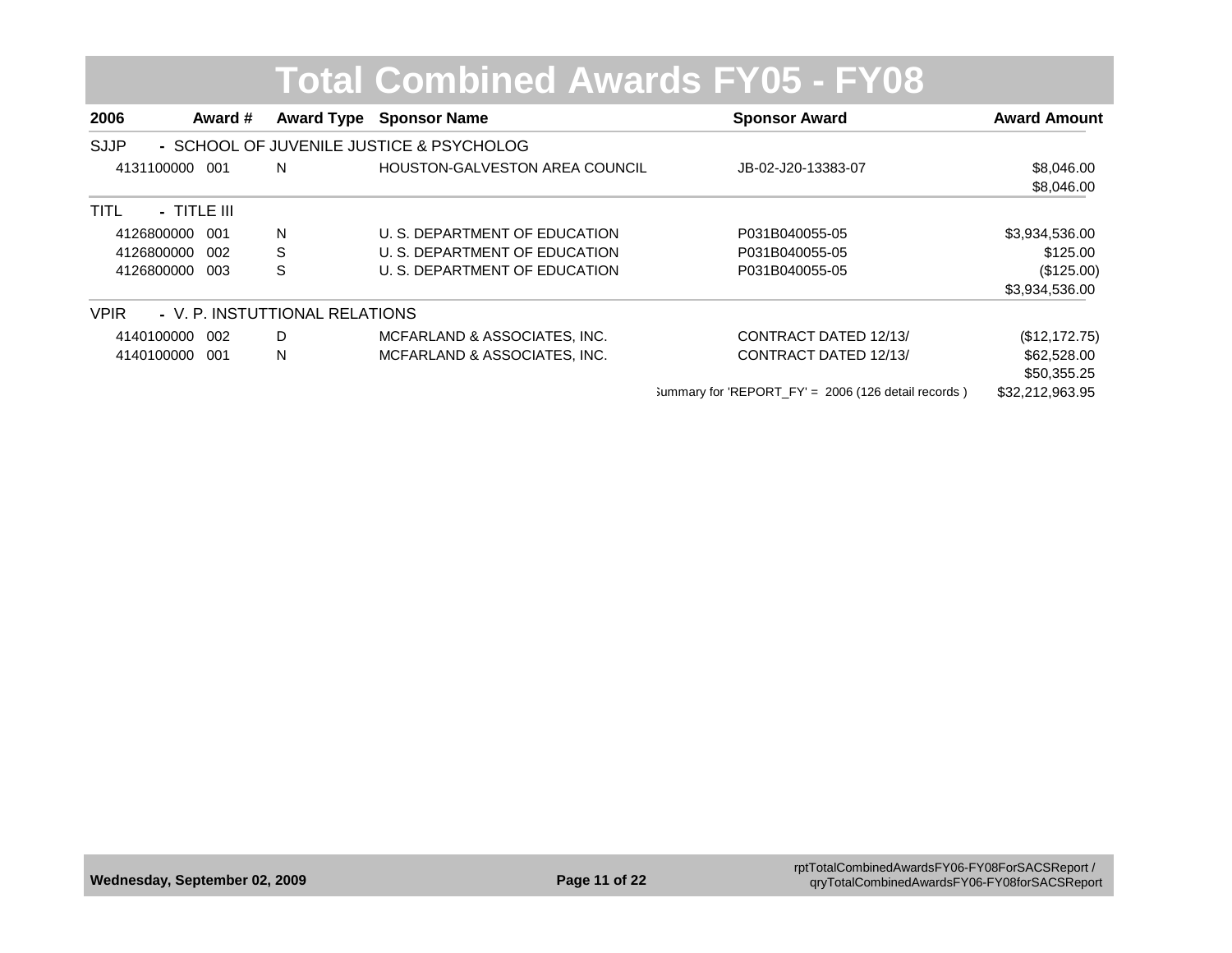| 2007           | Award #            | <b>Award Type</b>                | <u> Total Combined Awards FY05 - FY08</u><br><b>Sponsor Name</b> | <b>Sponsor Award</b> | <b>Award Amount</b>              |
|----------------|--------------------|----------------------------------|------------------------------------------------------------------|----------------------|----------------------------------|
| <b>ACAF</b>    | - ACADEMIC AFFAIRS |                                  |                                                                  |                      |                                  |
| 4138000000 001 |                    | $\mathsf{N}$                     | TEXAS ENGINEERING EXPERIMENT STATION 712                         | 32525-6092L1         | \$40,500.00<br>\$40,500.00       |
| <b>ADRC</b>    |                    | - STUDENT ENROLLMENT SERVICES    |                                                                  |                      |                                  |
| 4126300000 015 |                    | D                                | U. S. DEPARTMENT OF EDUCATION                                    | P063P052319          | (\$2,025.00)                     |
| 4126300000 017 |                    | D                                | U. S. DEPARTMENT OF EDUCATION                                    | P063P052319          | (\$15.00)                        |
| 4126300000 016 |                    | D                                | U. S. DEPARTMENT OF EDUCATION                                    | P063P052319          | (\$43.00)                        |
| 4132400000 004 |                    | S                                | U. S. DEPARTMENT OF EDUCATION                                    | P063P062319          | \$2,416,325.00                   |
| 4132400000     | 006                | S                                | U. S. DEPARTMENT OF EDUCATION                                    | P063P062319          | \$96,501.00                      |
| 4132400000     | 005                | $\mathbb S$                      | U. S. DEPARTMENT OF EDUCATION                                    | P063P062319          | \$199,825.00                     |
| 4132400000     | 003                | $\mathbb S$                      | U. S. DEPARTMENT OF EDUCATION                                    | P063P062319          | \$126,568.00                     |
| 4132400000     | 007                | $\mathbf S$                      | U. S. DEPARTMENT OF EDUCATION                                    | P063P062319          | \$9,870.00                       |
| 4132400000     | 002                | S                                | U. S. DEPARTMENT OF EDUCATION                                    | P063P062319          | \$3,578,112.00                   |
| 4132400000 001 |                    | N                                | U. S. DEPARTMENT OF EDUCATION                                    | P063P062319          | \$3,291,266.00<br>\$9,716,384.00 |
| <b>ARCH</b>    |                    | - SCHOOL OF ARCHITECTURE         |                                                                  |                      |                                  |
| 5520090000 001 |                    | N                                | BROWN FOUNDATION, INC                                            | 06-041-B             | \$500,000.00<br>\$500,000.00     |
| <b>CARC</b>    |                    | - COOPERATIVE AG RESEARCH CENTER |                                                                  |                      |                                  |
| 4131700000 005 |                    | N                                | USDA - AGRICULTURAL RESEARCH SERVICE                             | 2007-33100-08916     | \$3,152,131.74                   |
| 4131700000 003 |                    | N                                | USDA - AGRICULTURAL RESEARCH SERVICE                             | 2007-33100-08916     | \$564,906.26                     |
| 4136000000 001 |                    | N                                | TEXAS AGRICULTURAL EXPERIMENT STATION556                         | SUBCONTRACT SIGNED   | \$70,000.00                      |
|                |                    |                                  |                                                                  |                      | \$3,787,038.00                   |
| CARR           |                    |                                  | - CENTER FOR APPLIED RADIATION RESEARCH                          |                      |                                  |
| 4129100000     | 003                | R.                               | TEXAS ENGINEERING EXPERIMENT STATION 712                         | 32566-6831C1         | \$45,000.00                      |
| 4135700000 001 |                    | N                                | ADVANCED FUEL RESEARCH, INC.                                     | P.O. NUMBER 019714   | \$30,000.00                      |
|                |                    |                                  |                                                                  |                      | \$75,000.00                      |
|                |                    |                                  | CECST - CENTER OF EXCELLENCE FOR COMM. SYS.                      |                      |                                  |
| 4135200000 001 |                    | R                                | <b>TEXAS INSTRUMENTS</b>                                         | MOU DATED 8/18/06    | \$90,000.00<br>\$90,000.00       |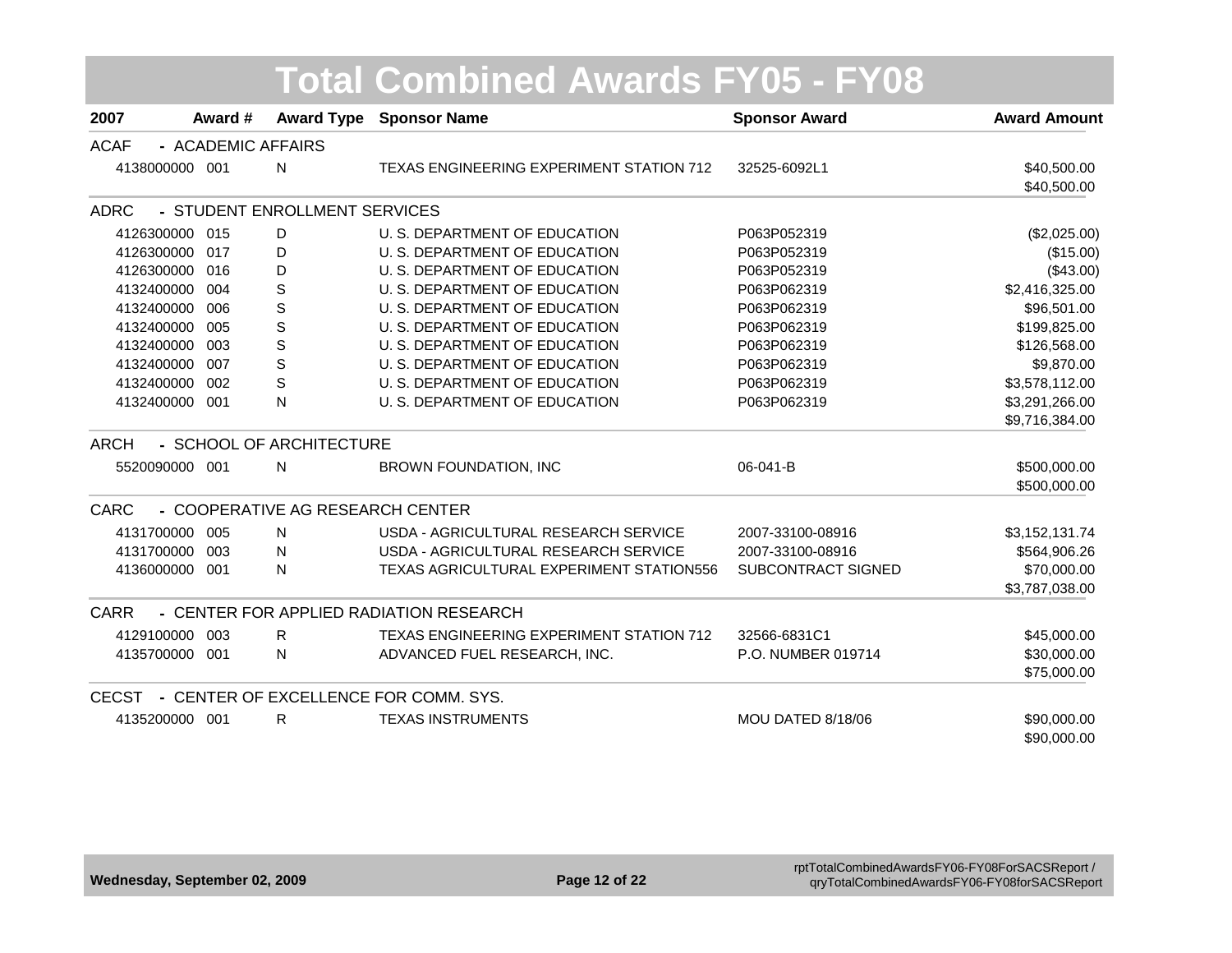| <b>CEPL</b><br>- CAREER SERVICES<br>4135400000 008<br>S<br>THE BOEING COMPANY<br>6H08651<br>S<br>THE BOEING COMPANY<br>4135400000 006<br>6H08651<br>${\sf N}$<br>4135400000 001<br>THE BOEING COMPANY<br>6H08651<br>S<br>4135400000 005<br>THE BOEING COMPANY<br>6H08651<br>D<br>THE BOEING COMPANY<br>4135400000 003<br>6H08651<br>S<br>THE BOEING COMPANY<br>4135400000 002<br>PURCHASE CONTRACT 6<br>$\mathsf{N}$<br>TEXAS COMMISSION ON ENVIRONMENTAL QUALIT 582-7-83517<br>4137900000 001 | \$1,000.00<br>\$41,000.00<br>\$70,720.00<br>\$51,584.00<br>(\$52,000.00)<br>\$52,000.00<br>\$29,877.00<br>\$194,181.00<br>\$1,219,607.00<br>\$12,833.00<br>\$3,330,264.00 |
|------------------------------------------------------------------------------------------------------------------------------------------------------------------------------------------------------------------------------------------------------------------------------------------------------------------------------------------------------------------------------------------------------------------------------------------------------------------------------------------------|---------------------------------------------------------------------------------------------------------------------------------------------------------------------------|
|                                                                                                                                                                                                                                                                                                                                                                                                                                                                                                |                                                                                                                                                                           |
|                                                                                                                                                                                                                                                                                                                                                                                                                                                                                                |                                                                                                                                                                           |
|                                                                                                                                                                                                                                                                                                                                                                                                                                                                                                |                                                                                                                                                                           |
|                                                                                                                                                                                                                                                                                                                                                                                                                                                                                                |                                                                                                                                                                           |
|                                                                                                                                                                                                                                                                                                                                                                                                                                                                                                |                                                                                                                                                                           |
|                                                                                                                                                                                                                                                                                                                                                                                                                                                                                                |                                                                                                                                                                           |
|                                                                                                                                                                                                                                                                                                                                                                                                                                                                                                |                                                                                                                                                                           |
|                                                                                                                                                                                                                                                                                                                                                                                                                                                                                                |                                                                                                                                                                           |
|                                                                                                                                                                                                                                                                                                                                                                                                                                                                                                |                                                                                                                                                                           |
| - COOPERATIVE EXTENSION PROGRAM<br><b>CEPR</b>                                                                                                                                                                                                                                                                                                                                                                                                                                                 |                                                                                                                                                                           |
| 4119200000 004<br>R<br><b>USDA - CSREES</b><br>2003-45200-01760                                                                                                                                                                                                                                                                                                                                                                                                                                |                                                                                                                                                                           |
| S<br>TEXAS COOPERATIVE EXTENSION (TCE) #555<br>4125800000 003<br>TCE 450024(2004-51130-0                                                                                                                                                                                                                                                                                                                                                                                                       |                                                                                                                                                                           |
| ${\sf N}$<br><b>USDA - CSREES</b><br>4131800000 003<br>2007-45100-08916                                                                                                                                                                                                                                                                                                                                                                                                                        |                                                                                                                                                                           |
| S<br>DEPARTMENT OF STATE HEALTH SERVICES<br>4132300000 002<br>2006-021699-001                                                                                                                                                                                                                                                                                                                                                                                                                  | \$2,500.00                                                                                                                                                                |
| ${\sf N}$<br>4135300000 001<br>USDA - RURAL BUSINESS SERVICES (RBS)<br>RBS-06-22                                                                                                                                                                                                                                                                                                                                                                                                               | \$96,255.00                                                                                                                                                               |
| ${\sf N}$<br><b>USDA CHALLENGE GRANT</b><br>4136100000 001<br>12-25-A-4724                                                                                                                                                                                                                                                                                                                                                                                                                     | \$4,500.00                                                                                                                                                                |
| 4136600000 001<br>${\sf N}$<br>MACRO INTERNATIONAL, INC<br>33179-7S-873                                                                                                                                                                                                                                                                                                                                                                                                                        | \$62,348.00                                                                                                                                                               |
| ${\sf N}$<br>4137100000 001<br>DEPARTMENT OF STATE HEALTH SERVICES<br>2007-022101                                                                                                                                                                                                                                                                                                                                                                                                              | \$30,000.00                                                                                                                                                               |
| R<br>NATIONAL 4-H COUNCIL<br>4137300000 001<br>2005-45201-03332, AMEN                                                                                                                                                                                                                                                                                                                                                                                                                          | \$25,000.00                                                                                                                                                               |
| TEXAS HEALTH & HUMAN SERVICES COMMISSION<br>4138100000 001<br>N<br>45H4004                                                                                                                                                                                                                                                                                                                                                                                                                     | \$20,547.00                                                                                                                                                               |
| R<br>IL060026RE YEAR 2<br>4140020000 001<br><b>TRAVIS COUNTY</b>                                                                                                                                                                                                                                                                                                                                                                                                                               | \$10,000.00                                                                                                                                                               |
|                                                                                                                                                                                                                                                                                                                                                                                                                                                                                                | \$4,813,854.00                                                                                                                                                            |
| <b>CHEM</b><br>- CHEMISTRY                                                                                                                                                                                                                                                                                                                                                                                                                                                                     |                                                                                                                                                                           |
| 4134000000 001<br>NATIONAL INSTITUTES OF HEALTH<br>N<br>1R25 GM078361-01                                                                                                                                                                                                                                                                                                                                                                                                                       | \$114,917.00                                                                                                                                                              |
| DEPARTMENT OF EDUCATION<br>4135000000 001<br>N<br>P120A060093                                                                                                                                                                                                                                                                                                                                                                                                                                  | \$90,719.00                                                                                                                                                               |
| N<br><b>WELCH FOUNDATION</b><br>4135800000 001<br>L-0002                                                                                                                                                                                                                                                                                                                                                                                                                                       | \$25,000.00                                                                                                                                                               |
|                                                                                                                                                                                                                                                                                                                                                                                                                                                                                                | \$230,636.00                                                                                                                                                              |
| - CHEMICAL ENGINEERING<br><b>CHEN</b>                                                                                                                                                                                                                                                                                                                                                                                                                                                          |                                                                                                                                                                           |
| <b>U.S. DEPARTMENT OF ENERGY</b><br>4132000000 005<br>$\mathsf{N}$<br>DE-FG26-06NT42746                                                                                                                                                                                                                                                                                                                                                                                                        | \$48,250.00                                                                                                                                                               |
| NATIONAL SCIENCE FOUNDATION<br>4134200000 001<br>${\sf N}$<br>HRD-0636409                                                                                                                                                                                                                                                                                                                                                                                                                      | \$149,718.00                                                                                                                                                              |
| S<br>NATIONAL SCIENCE FOUNDATION<br>4134200000 002<br>HRD-0636409                                                                                                                                                                                                                                                                                                                                                                                                                              | \$25,500.00                                                                                                                                                               |
|                                                                                                                                                                                                                                                                                                                                                                                                                                                                                                | \$223,468.00                                                                                                                                                              |
| <b>CLAS</b><br>- COLLEGE ADMIN. ARTS & SCIENCE                                                                                                                                                                                                                                                                                                                                                                                                                                                 |                                                                                                                                                                           |
| 4130900000 002<br>C<br>THURGOOD MARSHALL SCHOLARSHIP FUND<br><b>MOU DATED 10/18/05</b>                                                                                                                                                                                                                                                                                                                                                                                                         | \$50,000.00                                                                                                                                                               |
|                                                                                                                                                                                                                                                                                                                                                                                                                                                                                                | \$50,000.00                                                                                                                                                               |

**Wednesday, September 02, 2009 Page 13 of 22** rptTotalCombinedAwardsFY06-FY08ForSACSReport / qryTotalCombinedAwardsFY06-FY08forSACSReport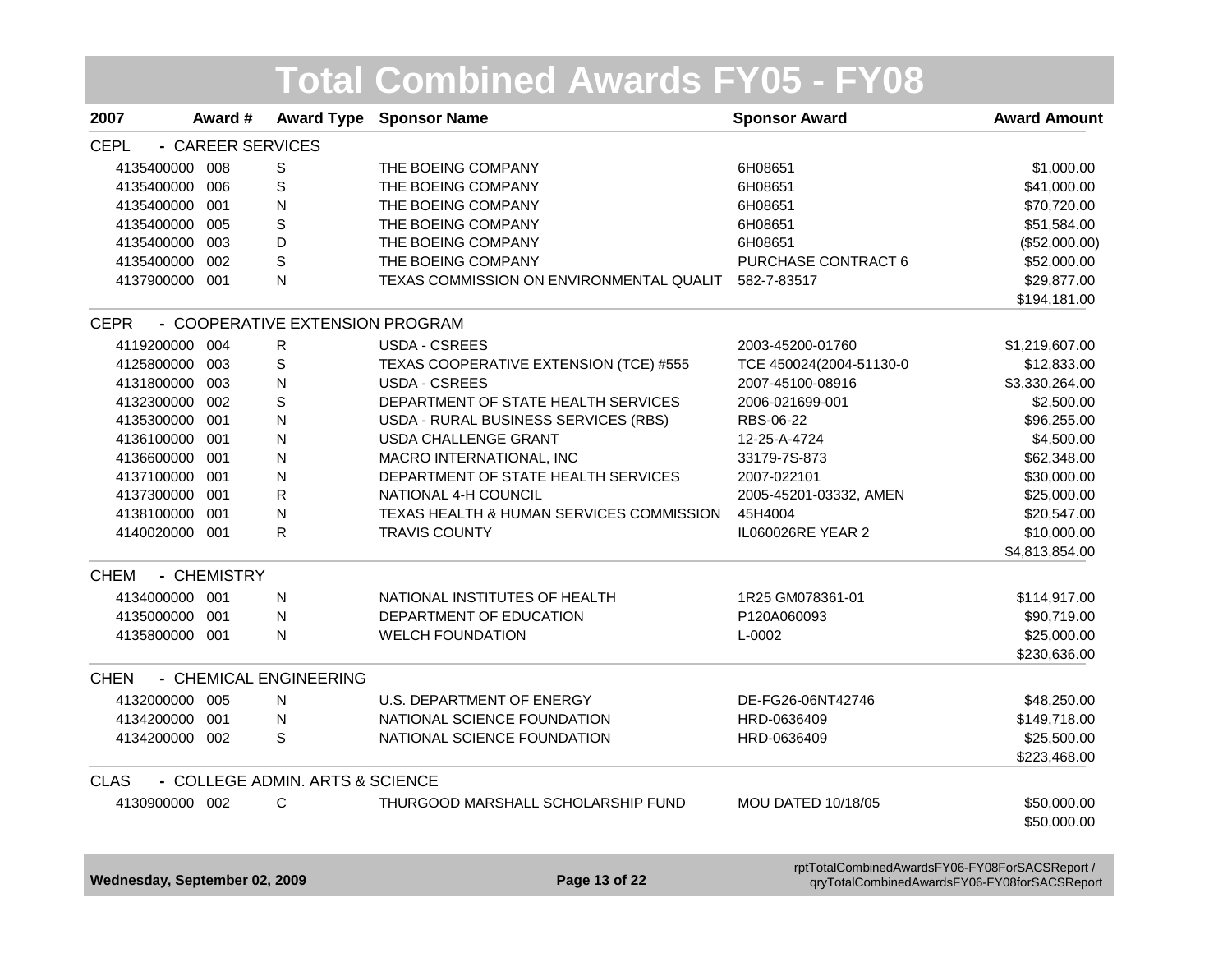|                |                     |                              | <b>Total Combined Awards FY05 - FY08</b> |                             |                     |
|----------------|---------------------|------------------------------|------------------------------------------|-----------------------------|---------------------|
| 2007           | Award #             |                              | <b>Award Type Sponsor Name</b>           | <b>Sponsor Award</b>        | <b>Award Amount</b> |
| <b>CLBU</b>    |                     | - COLLEGE ADMIN. - BUSINESS  |                                          |                             |                     |
| 4130410000 003 |                     | N                            | UNIVERSITY OF HOUSTON                    | SUB NO 1 - \$15770 & INTE   | \$15,770.00         |
| 4130410000 005 |                     | N                            | UNIVERSITY OF HOUSTON                    | R07-0106                    | \$20,813.00         |
|                |                     |                              |                                          |                             | \$36,583.00         |
| <b>CLEA</b>    |                     | - COLLEGE ADMIN.-ENGINEERING |                                          |                             |                     |
| 4138000000 001 |                     | N                            | TEXAS ENGINEERING EXPERIMENT STATION 712 | 32525-6092L1                | \$40,500.00         |
|                |                     |                              |                                          |                             | \$40,500.00         |
| <b>CLED</b>    |                     | - COLLEGE ADMIN - EDUCATION  |                                          |                             |                     |
| 4134800000 001 |                     | $\mathsf{N}$                 | TAMU-TEXARKANA                           | <b>AGREEMENT DATED 8-1-</b> | \$48,000.00         |
|                |                     |                              |                                          |                             | \$48,000.00         |
| <b>CLEN</b>    |                     |                              | - COLLEGE ADMIN - ENGINEERING - DEAN     |                             |                     |
| 4125110000 001 |                     | N                            | TEXAS ENGINEERING EXPERIMENT STATION 712 | 6092F PV                    | \$65,542.00         |
|                |                     |                              |                                          |                             | \$65,542.00         |
| <b>COPS</b>    | - UNIVERSITY POLICE |                              |                                          |                             |                     |
| 4129310000 001 |                     | N                            | OFFICE OF THE ATTORNEY GENERAL           | 06-02355.A                  | \$42,199.00         |
|                |                     |                              |                                          |                             | \$42,199.00         |
| <b>CPSC</b>    |                     | - COMPUTER SCIENCE           |                                          |                             |                     |
| 4135500000 001 |                     | N                            | EIF - ENGINEERING INFORMATION FOUNDATION | EIF06.13                    | \$24,032.00         |
|                |                     |                              |                                          |                             | \$24,032.00         |
| <b>CVEN</b>    | - CIVIL ENGINEERING |                              |                                          |                             |                     |
| 4128800000 002 |                     | C                            | TEXAS DEPARTMENT OF TRANSPORTATION #601  | 05-5345                     | \$13,658.00         |
| 4128810000 001 |                     | N                            | TEXAS DEPARTMENT OF TRANSPORTATION #601  | 0-1755-PV08                 | \$10,000.00         |
| 4133700000 001 |                     | N                            | DEPARTMENT OF TRANSPORTATION - FHWA      | DDEHBC-06-X-00112A          | \$10,000.00         |
| 4133710000 001 |                     | N                            | DEPARTMENT OF TRANSPORTATION - FHWA      | DDEHBC-06-X-00112B          | \$10,000.00         |
| 4133720000 001 |                     | N                            | DEPARTMENT OF TRANSPORTATION - FHWA      | DDEHBC-06-X-00112C          | \$10,000.00         |
| 4133730000 001 |                     | N                            | DEPARTMENT OF TRANSPORTATION - FHWA      | DDEHBC-06-X-00112D          | \$10,000.00         |
| 4134300000 001 |                     | N                            | TEXAS DEPARTMENT OF TRANSPORTATION #601  | 0-1755-PV07                 | \$7,500.00          |
| 4137800000 001 |                     | N                            | TEXAS DEPARTMENT OF TRANSPORTATION #601  | 54-7DDIA001                 | \$43,000.00         |
|                |                     |                              |                                          |                             | \$114,158.00        |
| <b>DEST</b>    |                     | - DEVELOPMENT STUDIES        |                                          |                             |                     |
| 4134500000 001 |                     | N                            | HOUSTON ENDOWMENT, INC. (PNP)            | LETTER DATED 5/23/06 C      | \$50,000.00         |
|                |                     |                              |                                          |                             | \$50,000.00         |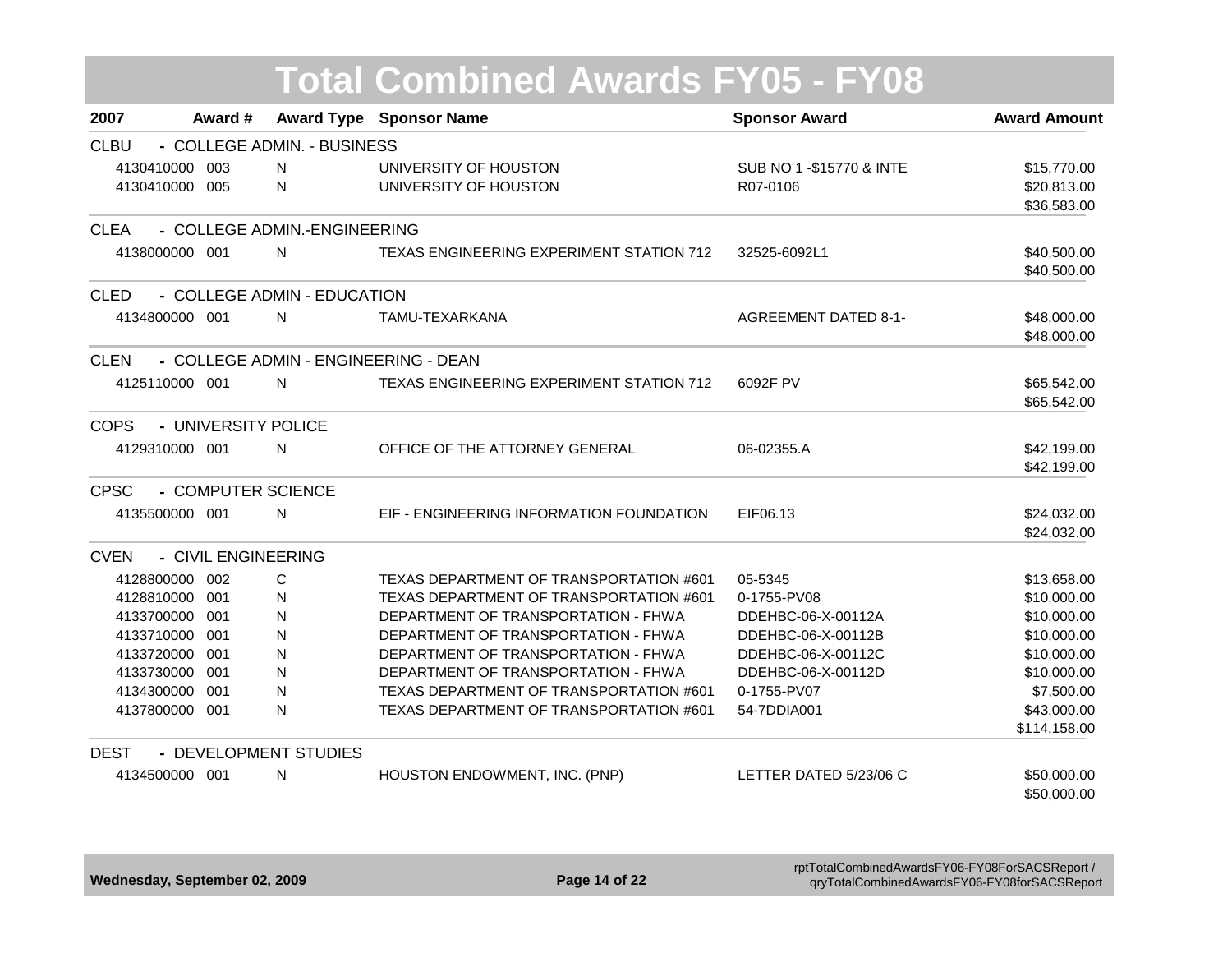|                |                      |                             | <b>Total Combined Awards FY05 - FY08</b> |                       |                     |
|----------------|----------------------|-----------------------------|------------------------------------------|-----------------------|---------------------|
| 2007           | Award #              |                             | <b>Award Type Sponsor Name</b>           | <b>Sponsor Award</b>  | <b>Award Amount</b> |
| <b>ELEN</b>    |                      | - ELECTRICAL ENGINEERING    |                                          |                       |                     |
| 4101250000 012 |                      | C                           | DEPT. OF ENERGY - CHICAGO                | DE-FG02-EW11426       | \$102,300.00        |
| 4101710000     | 013                  | $\mathbf S$                 | <b>TEXAS INSTRUMENTS</b>                 | LETTER FROM ART GEO   | \$6,145.00          |
| 4131410000     | 001                  | N                           | PRAIRIE VIEW A&M UNIVERSITY              |                       | \$119,104.49        |
| 4131420000 001 |                      | ${\sf N}$                   | L3 COMMUNICATIONS INTEGRATED SYSTEMS     | P. O NUMBER 450031002 | \$100,000.00        |
| 4134130000     | 001                  | ${\sf N}$                   | TEXAS HIGHER EDUCATION COORD.BOARD 781   | 003630-TYT06-0001     | \$56,442.88         |
| 4134140000     | 001                  | N                           | TEXAS HIGHER EDUCATION COORD.BOARD 781   | 003630-TYT06-001      | \$61,016.02         |
| 4134150000 001 |                      | N                           | TEXAS HIGHER EDUCATION COORD.BOARD 781   | 003630-TYT06-0001     | \$72,538.10         |
|                |                      |                             |                                          |                       | \$517,546.49        |
| <b>FAID</b>    |                      | - STUDENT FINANCIAL AID     |                                          |                       |                     |
| 4121800000     | 023                  | D                           | U. S. DEPARTMENT OF EDUCATION            | P063P20042319         | (\$2,700.00)        |
| 4132400000     | 006                  | $\mathbf S$                 | U. S. DEPARTMENT OF EDUCATION            | P063P062319           | \$96,501.00         |
| 4132400000 002 |                      | $\mathbb S$                 | U. S. DEPARTMENT OF EDUCATION            | P063P062319           | \$3,578,112.00      |
| 4132400000     | 003                  | $\mathbf S$                 | U. S. DEPARTMENT OF EDUCATION            | P063P062319           | \$126,568.00        |
| 4132400000 004 |                      | $\mathbf S$                 | U. S. DEPARTMENT OF EDUCATION            | P063P062319           | \$2,416,325.00      |
| 4132400000 005 |                      | S                           | U. S. DEPARTMENT OF EDUCATION            | P063P062319           | \$199,825.00        |
| 4132400000     | 001                  | ${\sf N}$                   | U. S. DEPARTMENT OF EDUCATION            | P063P062319           | \$3,291,266.00      |
| 4132400000     | 007                  | $\mathbf S$                 | U. S. DEPARTMENT OF EDUCATION            | P063P062319           | \$9,870.00          |
| 4133800000     | 002                  | D                           | U. S. DEPARTMENT OF EDUCATION            | P376S062319           | (\$154,774.00)      |
| 4133800000     | 001                  | $\overline{\mathsf{N}}$     | U. S. DEPARTMENT OF EDUCATION            | P376S062319           | \$271,554.00        |
| 4133900000     | 002                  | S                           | U. S. DEPARTMENT OF EDUCATION            | P375A062319           | \$328,004.00        |
| 4133900000     | 001                  | ${\sf N}$                   | U. S. DEPARTMENT OF EDUCATION            | P375A062319           | \$232,096.00        |
| 4134600000 001 |                      | N                           | DEPARTMENT OF EDUCATION                  | P938E060081           | \$50,648.00         |
| 4136800000 001 |                      | ${\sf N}$                   | U. S. DEPARTMENT OF EDUCATION            | P063P072319           | \$5,264,763.00      |
| 4136900000     | 001                  | ${\sf N}$                   | U. S. DEPARTMENT OF EDUCATION            | P033A074098           | \$1,446,422.00      |
| 4137000000 001 |                      | N                           | U. S. DEPARTMENT OF EDUCATION            | P007A074098           | \$1,621,641.00      |
|                |                      |                             |                                          |                       | \$18,776,121.00     |
| <b>KPVU</b>    | - RADIO STATION KPVU |                             |                                          |                       |                     |
| 4129600000     | 002                  | $\mathsf S$                 | CORPORATION FOR PUBLIC BROADCASTING      | 1632-2006             | \$30,287.00         |
| 4135900000 001 |                      | N                           | CORPORATION FOR PUBLIC BROADCASTING      | 1632-2007             | \$150,223.00        |
|                |                      |                             |                                          |                       | \$180,510.00        |
| <b>LGCM</b>    |                      | - LANGUAGES & COMMUNICATION |                                          |                       |                     |
| 4136300000 001 |                      | N                           | NATIONAL ENDOWMENT FOR THE HUMANITIES    | AB-50019-07           | \$74,843.00         |
|                |                      |                             |                                          |                       | \$74,843.00         |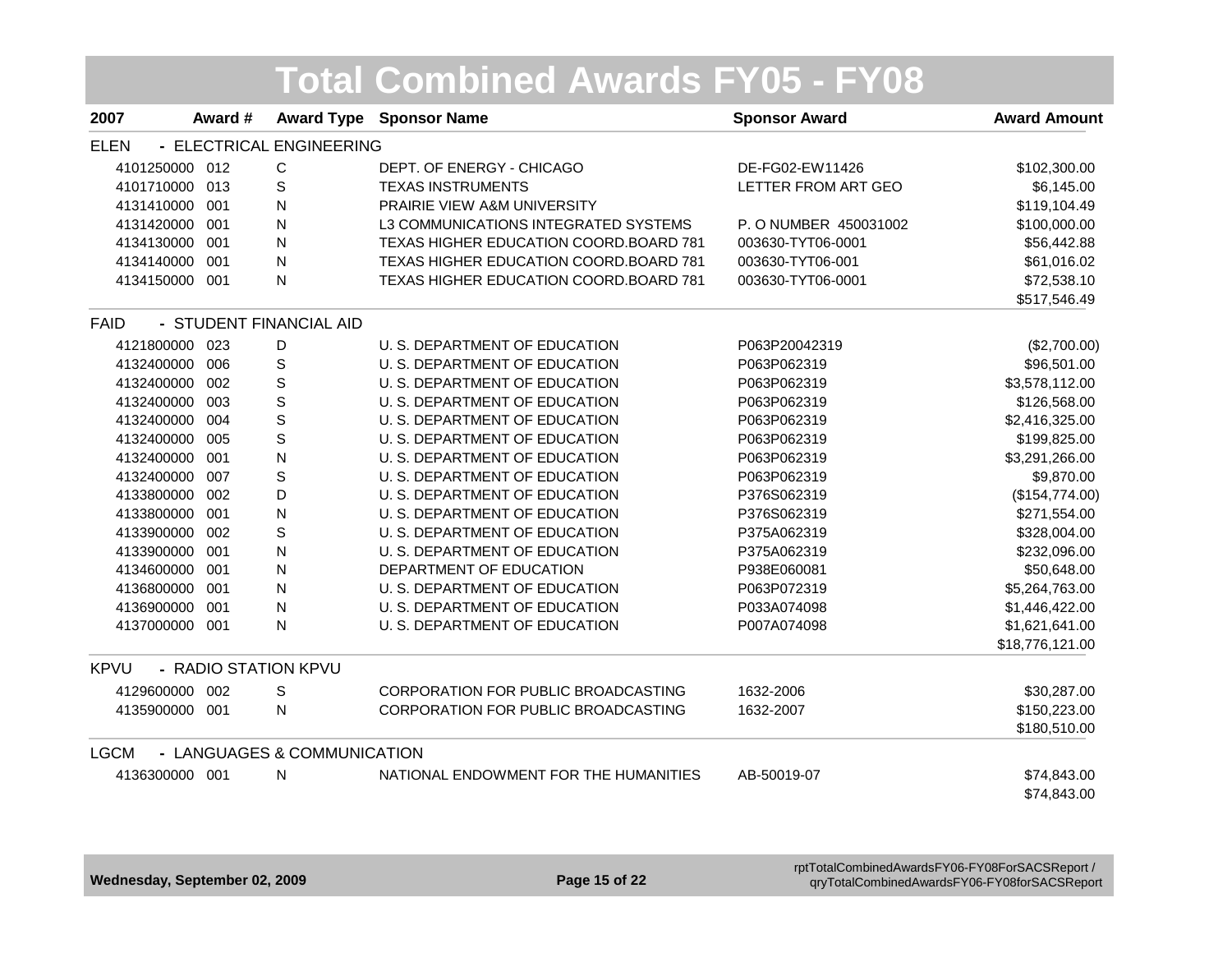| 2007                           | Award #           |                                | <b>Award Type Sponsor Name</b>           | <b>Sponsor Award</b>                                | <b>Award Amount</b>         |
|--------------------------------|-------------------|--------------------------------|------------------------------------------|-----------------------------------------------------|-----------------------------|
| <b>MDAC</b>                    | - MEDICAL ACADEMY |                                |                                          |                                                     |                             |
| 4130810000 001                 |                   | R                              | JOINT ADMISSION MEDICAL PROG COUNCL #720 | <b>AGREEMENT DATED 12-2</b>                         | \$15,000.00<br>\$15,000.00  |
| <b>NURS</b>                    | - NURSING         |                                |                                          |                                                     |                             |
| 4126510000 001                 |                   | N                              | UNIV OF TEXAS HEALTH SCIENCE CENTER-HOUS | 0004652B                                            | \$8,848.00                  |
| 4138200000 001                 |                   | $\mathsf{N}$                   | <b>DHHS - HRSA</b>                       | 2 T08HP06995-02-00                                  | \$633,822.00                |
| 4138300000 001                 |                   | $\mathsf{N}$                   | DEPARTMENT OF HEALTH AND HUMAN SERVICES  | 1 A10HP08274-01-00                                  | \$34,572.00<br>\$677,242.00 |
| <b>PHYS</b>                    | - PHYSICS         |                                |                                          |                                                     |                             |
| 4122310000 001                 |                   | ${\sf N}$                      | PRAIRIE VIEW A&M UNIVERSITY              |                                                     | \$59,295.53                 |
| 4130900000 002                 |                   | $\mathsf C$                    | THURGOOD MARSHALL SCHOLARSHIP FUND       | <b>MOU DATED 10/18/05</b>                           | \$50,000.00                 |
| 4134400000 001                 |                   | ${\sf N}$                      | NATIONAL SCIENCE FOUNDATION              | DMR-0619801                                         | \$321,173.00                |
|                                |                   |                                |                                          |                                                     | \$430,468.53                |
| <b>PROV</b>                    |                   |                                | - PROVOST & V.P. FOR ACADEMIC AFFAIRS    |                                                     |                             |
| 4122900000 004                 |                   | C                              | NATIONAL SCIENCE FOUNDATION              | HRD-0411541                                         | \$500,000.00                |
| 4136400000 001<br>$\mathsf{N}$ |                   | THE HARRIS FOUNDATION          | CHECK NUMBER 2500252                     | \$77,332.00                                         |                             |
|                                |                   |                                |                                          |                                                     | \$577,332.00                |
| <b>SCSE</b>                    | - SCHOOL SERVICES |                                |                                          |                                                     |                             |
| 4135100000 001                 |                   | N                              | <b>TEXAS EDUCATION AGENCY 701</b>        | 061045217110003                                     | \$200,000.00                |
| 4138700000 001                 |                   | ${\sf N}$                      | SOUTHERN EDUCATION FOUNDATION (SEF)      | 07-MEL0501-07                                       | \$15,000.00                 |
|                                |                   |                                |                                          |                                                     | \$215,000.00                |
| <b>STLI</b>                    | - STUDENT LIFE    |                                |                                          |                                                     |                             |
| 4134700000 001                 |                   | N                              | TEXAS A&M UNIVERSITY SYSTEM #710         | CONTRACT DATED 8/1/06                               | \$3,300.00                  |
|                                |                   |                                |                                          |                                                     | \$3,300.00                  |
| <b>VPIR</b>                    |                   | - V. P. INSTUTTIONAL RELATIONS |                                          |                                                     |                             |
| 4136500000 001                 |                   | N                              | DEPARTMENT OF JUSTICE                    | 07-222                                              | \$5,000.00                  |
| 4137200000 001                 |                   | N                              | TEXAS HIGHER EDUCATION COORD.BOARD 781   | LETTER DATED FEBRUA                                 | \$25,000.00                 |
| 4140110000 001                 |                   | $\mathsf{N}$                   | MCFARLAND & ASSOCIATES, INC.             | SUBCONTRACT SIGNED                                  | \$60,000.00                 |
|                                |                   |                                |                                          |                                                     | \$90,000.00                 |
| <b>VPRS</b>                    |                   | - VICE PRESIDENT OF RESEARCH   |                                          |                                                     |                             |
| 4131900000 001                 |                   | N                              | U. S. DEPARTMENT OF EDUCATION            | P031B040055-06                                      | \$4,215,006.00              |
|                                |                   |                                |                                          |                                                     | \$4,215,006.00              |
|                                |                   |                                |                                          | Summary for 'REPORT_FY' = 2007 (101 detail records) | \$45,914,444.02             |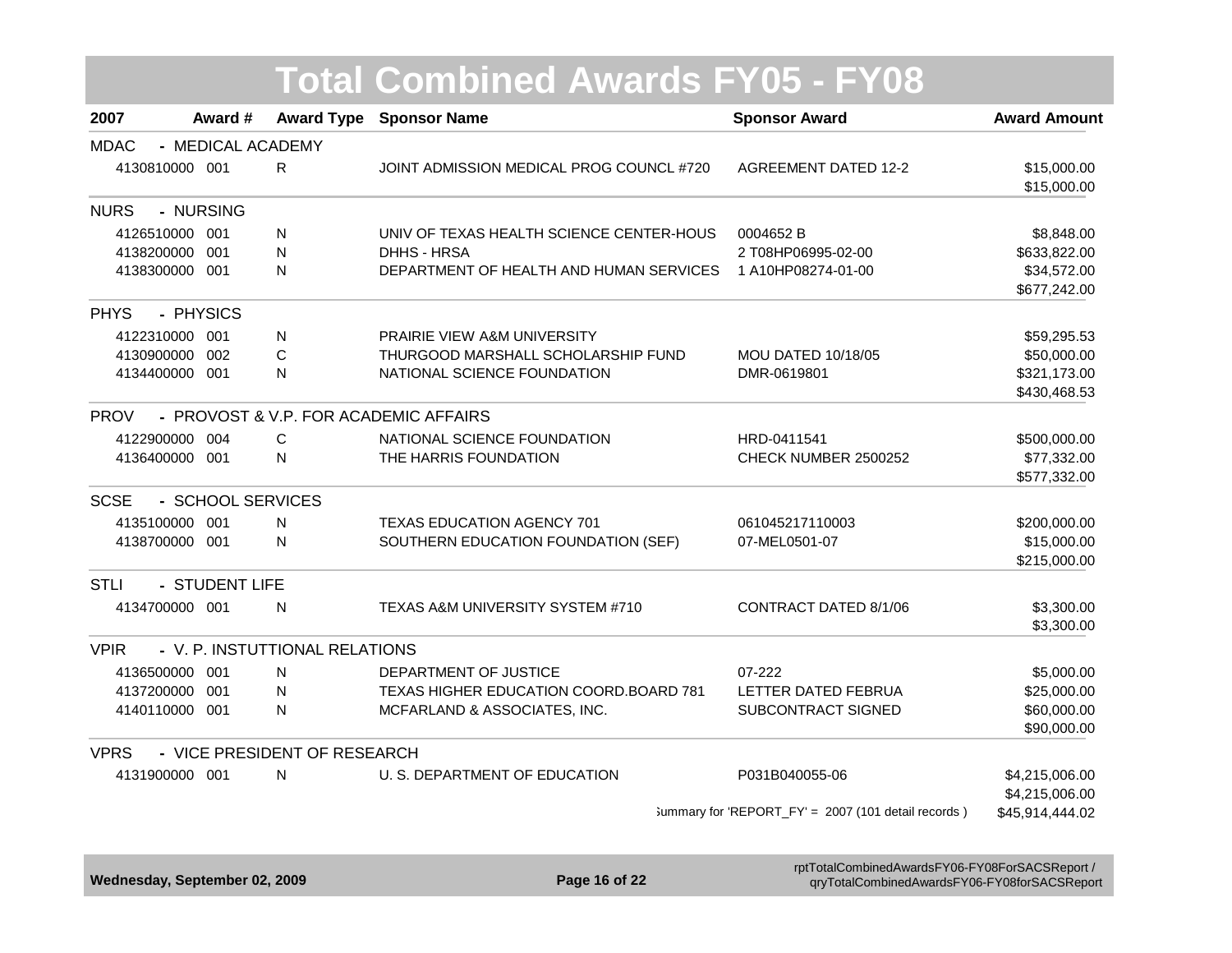|                |                   |                                  | <b>Total Combined Awards FY05 - FY08</b> |                           |                          |
|----------------|-------------------|----------------------------------|------------------------------------------|---------------------------|--------------------------|
| 2008           | Award #           |                                  | <b>Award Type Sponsor Name</b>           | <b>Sponsor Award</b>      | <b>Award Amount</b>      |
| <b>BIOL</b>    | - BIOLOGY         |                                  |                                          |                           |                          |
| 4141300000 001 |                   | N                                | <b>BAYLOR COLLEGE OF MEDICINE</b>        | PO5600260963              | \$2,418.00<br>\$2,418.00 |
| CARC           |                   | - COOPERATIVE AG RESEARCH CENTER |                                          |                           |                          |
| 4137400000     | 003               | N                                | USDA - AGRICULTURAL RESEARCH SERVICE     | 2008-33100-08916          | \$446,044.56             |
| 4137400000     | 005               | C                                | USDA - AGRICULTURAL RESEARCH SERVICE     | 2008-33100-08916          | \$966,429.88             |
| 4137400000     | 007               | C                                | USDA - AGRICULTURAL RESEARCH SERVICE     | 2008-33100-08916          | \$2,346,964.56           |
| 4137450000     | 001               | P                                | <b>VARIOUS PRIVATE PROFIT</b>            |                           | \$13,092.04              |
| 4138900000     | 001               | N                                | <b>GENOMECHANIX</b>                      | CHECK # 1196              | \$3,086.84               |
| 4140800000     | 001               | N                                | <b>TEXAS AGRILIFE RESEARCH</b>           | <b>SUBCONTRACT SIGNED</b> | \$70,000.00              |
|                |                   |                                  |                                          |                           | \$3,845,617.88           |
| <b>CARR</b>    |                   |                                  | - CENTER FOR APPLIED RADIATION RESEARCH  |                           |                          |
| 4128300000 003 |                   | C                                | U.S. DEPARTMENT OF EDUCATION             | P120A050077-07            | \$99,356.00              |
|                |                   |                                  |                                          |                           | \$99,356.00              |
| <b>CECST</b>   |                   |                                  | - CENTER OF EXCELLENCE FOR COMM. SYS.    |                           |                          |
| 4135200000     | 002               | $\mathsf{C}$                     | <b>TEXAS INSTRUMENTS</b>                 | LETTER OF UNDERSTAN       | \$95,000.00              |
| 4143800000     | 001               | N                                | NATIONAL SCIENCE FOUNDATION              | DUE817462                 | \$18,770.00              |
|                |                   |                                  |                                          |                           | \$113,770.00             |
| <b>CEPL</b>    | - CAREER SERVICES |                                  |                                          |                           |                          |
| 4135400000     | 013               | S                                | THE BOEING COMPANY                       | 7H08920                   | \$4,700.00               |
| 4135400000     | 012               | S                                | THE BOEING COMPANY                       | 7H08920                   | \$25,792.00              |
| 4135400000     | 011               | S                                | THE BOEING COMPANY                       | 6H08651                   | \$25,792.00              |
| 4137900000     | 004               | D                                | TEXAS COMMISSION ON ENVIRONMENTAL QUALIT | 582-7-83517               | (\$5,451.94)             |
| 4137900000     | 003               | N                                | TEXAS COMMISSION ON ENVIRONMENTAL QUALIT | 582-7-83517               | \$27,967.00              |
|                |                   |                                  |                                          |                           | \$78,799.06              |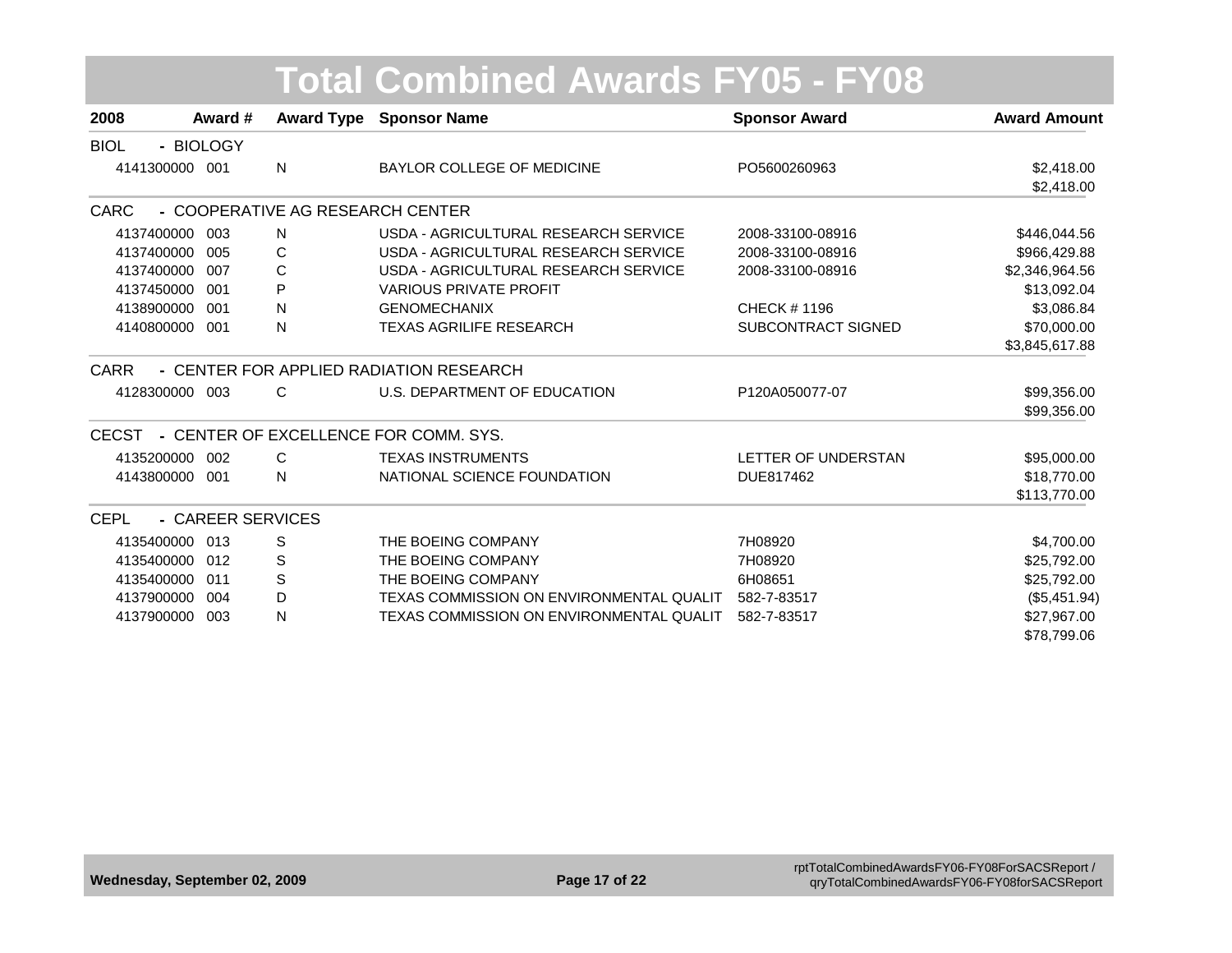| 2008           | Award #     |                                 | <b>Award Type Sponsor Name</b>           | <b>Sponsor Award</b>    | <b>Award Amount</b> |
|----------------|-------------|---------------------------------|------------------------------------------|-------------------------|---------------------|
| <b>CEPR</b>    |             | - COOPERATIVE EXTENSION PROGRAM |                                          |                         |                     |
| 4119200000 005 |             | R                               | USDA - CSREES                            | 2003-45200-01760        | \$1,312,733.00      |
| 4125800000 004 |             | S                               | TEXAS AGRILIFE EXTENSION SERVICE         | TCE 450024(2004-51130-0 | \$12,833.00         |
| 4136600000 003 |             | D                               | MACRO INTERNATIONAL, INC                 | 33179-7S-873            | (\$3,760.09)        |
| 4137500000 003 |             | N                               | USDA - CSREES                            | 2008-45100-08916        | \$399,631.68        |
| 4137500000 005 |             | C                               | <b>USDA - CSREES</b>                     | 2008-45100-08916        | \$1,265,500.32      |
| 4137500000 007 |             | C                               | USDA - CSREES                            | 2008-45100-08916        | \$1,739,735.00      |
| 4138400000 001 |             | N                               | <b>USDA - CSREES</b>                     | FY 2007 EFNEP LETTER    | \$100,000.00        |
| 4139100000 001 |             | N                               | USDA - RURAL BUSINESS SERVICES (RBS)     | RBS-07-17               | \$100,000.00        |
| 4140030000 001 |             | N                               | <b>TRAVIS COUNTY</b>                     | IL060026 YEAR 3 (THIS C | \$10,000.00         |
| 4140900000 001 |             | N                               | <b>USDA - CSREES</b>                     | LETTER DATED 3/27/2007  | \$11,137.00         |
| 4141800000 001 |             | N                               | DEPARTMENT OF STATE HEALTH SERVICES      | 2008-025348-001         | \$30,000.00         |
| 4142100000 001 |             | N                               | NATIONAL 4-H COUNCIL                     | 2005-45201-03332, ADME  | \$25,000.00         |
| 4142500000 001 |             | N                               | UNIVERSITY OF SOUTH CAROLINA             | 85288 J                 | \$2,000.00          |
| 4142600000 001 |             | N                               | TEXAS DEPARTMENT OF AGRICULTURE #551     | 75H4004 PROGRAM #TX2    | \$21,405.00         |
| 4142900000 001 |             | N                               | TEXAS PARKS AND WILDLIFE DEPARTMENT #802 | 52-000434               | \$28,800.00         |
| 4144400000 001 |             | N                               | <b>NCEE</b>                              | MJ-0801029              | \$6,667.00          |
| 4144500000 001 |             | N                               | NATIONAL EDUCATION ASSOCIATION           | MJ-0801031              | \$6,667.00          |
| 4144600000 001 |             | N                               | <b>NCEE</b>                              | MS-0801041              | \$6,667.00          |
| 4144700000 001 |             | N                               | <b>NCEE</b>                              | MS-0801032              | \$6,667.00          |
| 4145200000 001 |             | ${\sf N}$                       | USDA - CSREES                            | FY2008 EFNEP LETTER D   | \$143,060.00        |
|                |             |                                 |                                          |                         | \$5,224,742.91      |
| <b>CHEM</b>    | - CHEMISTRY |                                 |                                          |                         |                     |
| 4134010000 001 |             | N                               | NATIONAL INSTITUTES OF HEALTH            | 5R25GM078361-02         | \$158,357.00        |
| 4135000000 003 |             | С                               | U.S. DEPARTMENT OF EDUCATION             | P120A060093             | \$49,975.00         |
| 4135000000 002 |             | C                               | U.S. DEPARTMENT OF EDUCATION             | P120A060093             | \$48,727.00         |
| 4136700000 001 |             | N                               | <b>INTERAMERICAN UNIVERSITY</b>          | AWARD DATED 8-9-07      | \$46,985.00         |
| 4136710000 001 |             | N                               | <b>INTERAMERICAN UNIVERSITY</b>          | AWARD DATED 11/14/200   | \$16,149.00         |
|                |             |                                 |                                          |                         | \$320,193.00        |
| <b>CHEN</b>    |             | - CHEMICAL ENGINEERING          |                                          |                         |                     |
| 4134200000 003 |             | S                               | NATIONAL SCIENCE FOUNDATION              | HRD-0636409             | \$21,000.00         |
| 4139000000 001 |             | ${\sf N}$                       | <b>U.S. DEPARTMENT OF ENERGY</b>         | DE-FG07-07ID14881       | \$100,000.00        |
| 4139200000 001 |             | N                               | UNITED NEGRO COLLEGE FUND SP. PROGS.     | LETTER DATED 5/15/2007  | \$102,945.00        |
|                |             |                                 |                                          |                         | \$223,945.00        |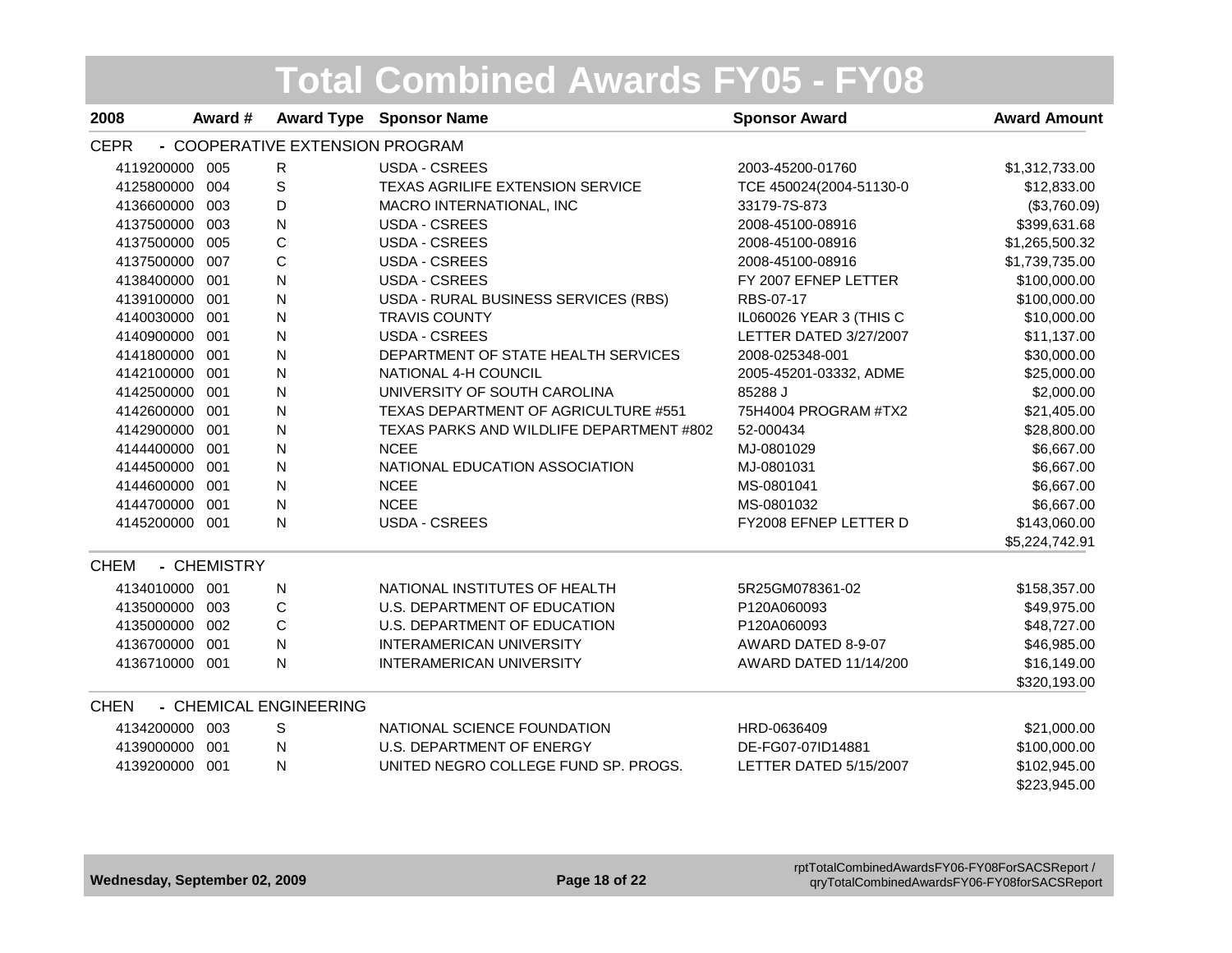|                |                     |                                 | <b>Total Combined Awards FY05 - FY08</b>        |                             |                            |
|----------------|---------------------|---------------------------------|-------------------------------------------------|-----------------------------|----------------------------|
| 2008           | Award #             |                                 | <b>Award Type Sponsor Name</b>                  | <b>Sponsor Award</b>        | <b>Award Amount</b>        |
| <b>CLAH</b>    |                     |                                 | - COLLEGE ADMIN. - AG. & HUMAN SCIENCES         |                             |                            |
| 4140800000 001 |                     | N                               | <b>TEXAS AGRILIFE RESEARCH</b>                  | <b>SUBCONTRACT SIGNED</b>   | \$70,000.00<br>\$70,000.00 |
| <b>CLAS</b>    |                     | - COLLEGE ADMIN. ARTS & SCIENCE |                                                 |                             |                            |
| 4130900000 003 |                     | С                               | THURGOOD MARSHALL SCHOLARSHIP FUND              | <b>MOU DATED 10/18/05</b>   | \$50,000.00                |
| 4139400000     | 002                 | $\mathsf{R}$                    | TEXAS HIGHER EDUCATION COORD.BOARD 781          | <b>AGREEMENT SIGNED 9/1</b> | \$15,000.00                |
| 4139400000 001 |                     | N                               | <b>TEXAS HIGHER EDUCATION COORD.BOARD 781</b>   | <b>AGREEMENT SIGNED 9/1</b> | \$15,000.00<br>\$80,000.00 |
| <b>CLBU</b>    |                     | - COLLEGE ADMIN. - BUSINESS     |                                                 |                             |                            |
| 4130420000 002 |                     | $\vee$                          | UNIVERSITY OF HOUSTON                           | R-08-0106                   | \$28,067.00                |
| 4130420000 001 |                     | Ν                               | UNIVERSITY OF HOUSTON                           | R-08-0106                   | \$37,000.00                |
| 4130450000 005 |                     | S                               | <b>VARIOUS PRIVATE PROFIT</b>                   |                             | \$100.00                   |
| 4130450000 003 |                     | $\mathbf S$                     | <b>VARIOUS PRIVATE PROFIT</b>                   |                             | \$553.38                   |
| 4130450000 006 |                     | $\mathbf S$                     | <b>VARIOUS PRIVATE PROFIT</b>                   |                             | \$160.00                   |
| 4130450000     | 002                 | S                               | <b>VARIOUS PRIVATE PROFIT</b>                   |                             | \$2,260.00                 |
| 4130450000 004 |                     | S                               | <b>VARIOUS PRIVATE PROFIT</b>                   |                             | \$240.00                   |
|                |                     |                                 |                                                 |                             | \$68,380.38                |
| <b>CLEA</b>    |                     | - COLLEGE ADMIN.-ENGINEERING    |                                                 |                             |                            |
| 4139500000 001 |                     | N                               | <b>TEXAS ENGINEERING EXPERIMENT STATION 712</b> | 6092-4F PV                  | \$65,542.00                |
|                |                     |                                 |                                                 |                             | \$65,542.00                |
| <b>CUIN</b>    |                     | - CURRICULUM & INSTRUCTION      |                                                 |                             |                            |
| 4142200000 001 |                     | N                               | TOM JOYNER FOUNDATION                           | 2008-21                     | \$100,000.00               |
|                |                     |                                 |                                                 |                             | \$100,000.00               |
| <b>CVEN</b>    | - CIVIL ENGINEERING |                                 |                                                 |                             |                            |
| 4138600000 001 |                     | N                               | DEPARTMENT OF TRANSPORTATION - FHWA             | DDEHBC-07X-00112A           | \$7,500.00                 |
| 4138610000 001 |                     | N                               | DEPARTMENT OF TRANSPORTATION - FHWA             | DDEHBC-07-X00112B           | \$7,500.00                 |
| 4139900000 001 |                     | N                               | UNITED SPACE ALLIANCE                           | POR-6000146748              | \$260,000.00               |
| 4142700000 001 |                     | N                               | TEXAS DEPARTMENT OF TRANSPORTATION #601         | 54-8DD1A001                 | \$45,855.00                |
| 4143000000 001 |                     | N                               | UNIVERSITY OF NEBRASKA                          | 25-1121-0001-112            | \$9,025.00                 |
|                |                     |                                 |                                                 |                             | \$329,880.00               |
| <b>DEST</b>    |                     | - DEVELOPMENT STUDIES           |                                                 |                             |                            |
| 4134510000 002 |                     | E                               | HOUSTON ENDOWMENT, INC. (PNP)                   | LETTER DATED 06/29/200      | \$100,000.00               |
| 4134510000 001 |                     | N                               | HOUSTON ENDOWMENT, INC. (PNP)                   | LETTER DATED 6/29/07        | \$100,000.00               |
|                |                     |                                 |                                                 |                             | \$200,000.00               |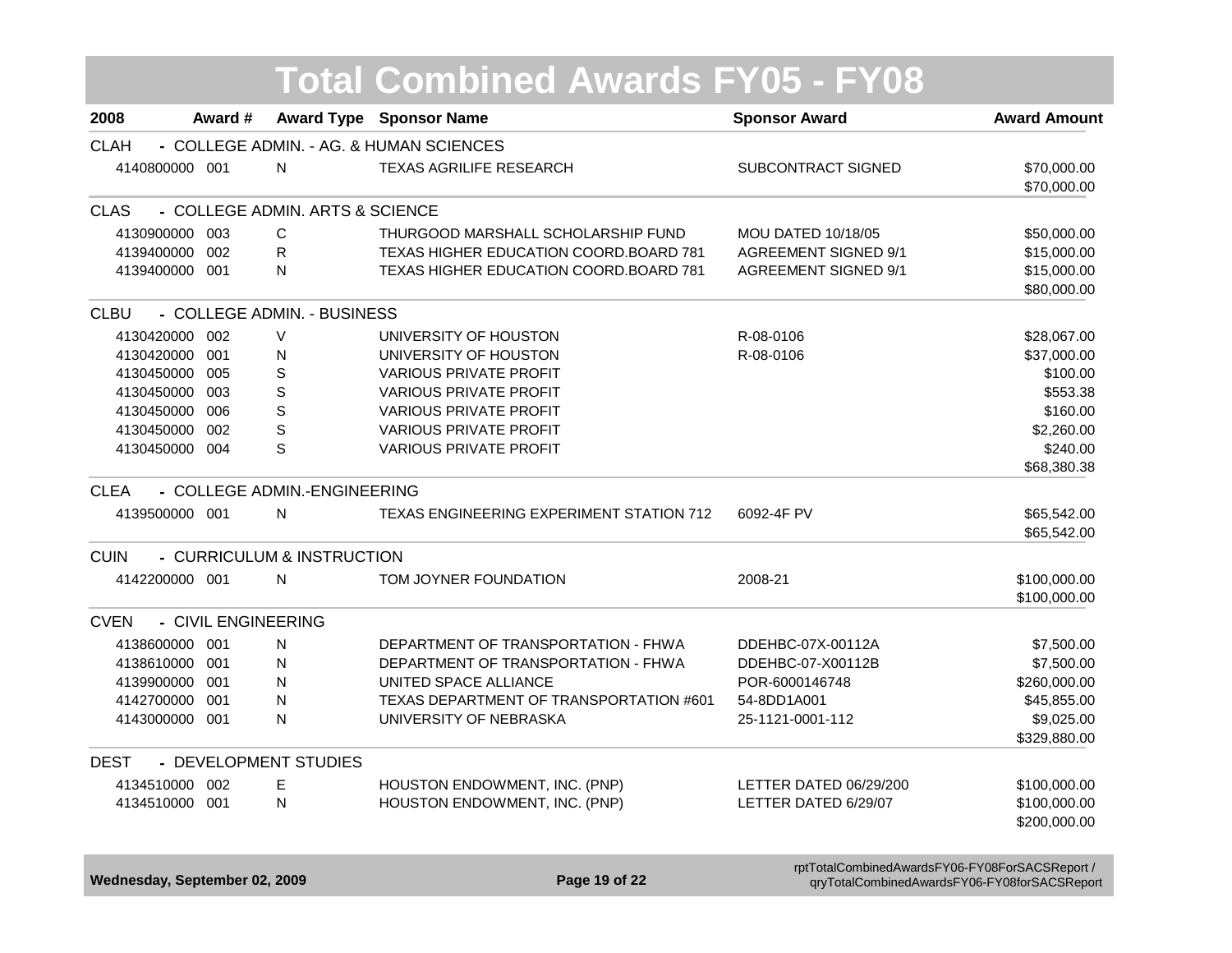|                               |                   |                              | <b>Total Combined Awards FY05 - FY08</b> |                                                                                                |                     |
|-------------------------------|-------------------|------------------------------|------------------------------------------|------------------------------------------------------------------------------------------------|---------------------|
| 2008                          | Award #           |                              | <b>Award Type Sponsor Name</b>           | <b>Sponsor Award</b>                                                                           | <b>Award Amount</b> |
| <b>EDAD</b>                   |                   | - EDUCATIONAL ADMINISTRATION |                                          |                                                                                                |                     |
| 4140400000                    | 003               | Е                            | TAMU-TEXARKANA                           | 421003-003                                                                                     | \$7,778.00          |
| 4140400000                    | 002               | S                            | TAMU-TEXARKANA                           | 421003-03                                                                                      | \$11,243.00         |
| 4140400000 001                |                   | Ν                            | TAMU-TEXARKANA                           | 421003-03                                                                                      | \$8,500.00          |
|                               |                   |                              |                                          |                                                                                                | \$27,521.00         |
| <b>ELEN</b>                   |                   | - ELECTRICAL ENGINEERING     |                                          |                                                                                                |                     |
| 1406130000                    | 001               | N                            | TEXAS HIGHER EDUCATION COORD.BOARD 781   | 003630-ERP08-0000                                                                              | \$19,000.00         |
| 4101250000                    | 013               | С                            | DEPT. OF ENERGY - CHICAGO                | DE-FG02-EW11426                                                                                | \$250,000.00        |
| 4131430000 001                |                   | N                            | L3 COMMUNICATIONS INTEGRATED SYSTEMS     | PO #450039072                                                                                  | \$50,000.00         |
| 4138800000                    | -001              | N                            | NASA - LBJ                               | NNJ07HH36P                                                                                     | \$20,000.00         |
| 4141400000                    | 001               | ${\sf N}$                    | THE HARRIS FOUNDATION                    | CHECK # 2500320298                                                                             | \$77,774.00         |
| 4142400000 001                |                   | N                            | <b>NASA</b>                              | NNX08AK27G                                                                                     | \$21,726.49         |
|                               |                   |                              |                                          |                                                                                                | \$438,500.49        |
| <b>FAID</b>                   |                   | - STUDENT FINANCIAL AID      |                                          |                                                                                                |                     |
| 4136800000                    | 002               | S                            | U. S. DEPARTMENT OF EDUCATION            | P063P072319                                                                                    | \$6,099,690.00      |
| 4138500000                    | 002               | S                            | U. S. DEPARTMENT OF EDUCATION            | P376S072319                                                                                    | \$41,569.00         |
| 4138500000                    | 001               | $\mathsf{N}$                 | U. S. DEPARTMENT OF EDUCATION            | P376S072319                                                                                    | \$7,500.00          |
| 4139700000                    | 002               | S                            | U. S. DEPARTMENT OF EDUCATION            | P375A072319                                                                                    | \$476,961.00        |
| 4139700000                    | 001               | $\mathsf{N}$                 | U. S. DEPARTMENT OF EDUCATION            | P375A072319                                                                                    | \$80,675.00         |
| 4141000000                    | 001               | N                            | U. S. DEPARTMENT OF EDUCATION            | P007A084098                                                                                    | \$1,621,641.00      |
| 4141100000                    | 001               | N                            | U. S. DEPARTMENT OF EDUCATION            | P033A084098                                                                                    | \$1,446,422.00      |
| 4141900000                    | 001               | N                            | U. S. DEPARTMENT OF EDUCATION            | LETTER DATED JAN 8 200                                                                         | \$4,000.00          |
| 4143500000 001                |                   | N                            | U. S. DEPARTMENT OF EDUCATION            | P063P082319                                                                                    | \$6,321,345.00      |
|                               |                   |                              |                                          |                                                                                                | \$16,099,803.00     |
| <b>HESE</b>                   | - HEALTH SERVICES |                              |                                          |                                                                                                |                     |
| 4140500000 001                |                   | N                            | MCFARLAND & ASSOCIATES, INC.             | SUBCONTRACT AGREEM                                                                             | \$60,000.00         |
|                               |                   |                              |                                          |                                                                                                | \$60,000.00         |
| <b>KPVU</b>                   |                   | - RADIO STATION KPVU         |                                          |                                                                                                |                     |
| 4135900000                    | 002               | S                            | CORPORATION FOR PUBLIC BROADCASTING      | 150865                                                                                         | \$29,250.00         |
| 4139600000                    | 002               | S                            | CORPORATION FOR PUBLIC BROADCASTING      | 1632-2008                                                                                      | \$28,739.00         |
| 4139600000                    | 001               | N                            | CORPORATION FOR PUBLIC BROADCASTING      | 1632-2008                                                                                      | \$145,304.00        |
|                               |                   |                              |                                          |                                                                                                | \$203,293.00        |
| <b>LIBR</b>                   | - LIBRARY         |                              |                                          |                                                                                                |                     |
| 4142300000 001                |                   | N                            | <b>SOLINET</b>                           | LETTER SIGNED 5/5/2008                                                                         | \$59,936.00         |
|                               |                   |                              |                                          |                                                                                                | \$59,936.00         |
| Wednesday, September 02, 2009 |                   |                              | Page 20 of 22                            | rptTotalCombinedAwardsFY06-FY08ForSACSReport /<br>qryTotalCombinedAwardsFY06-FY08forSACSReport |                     |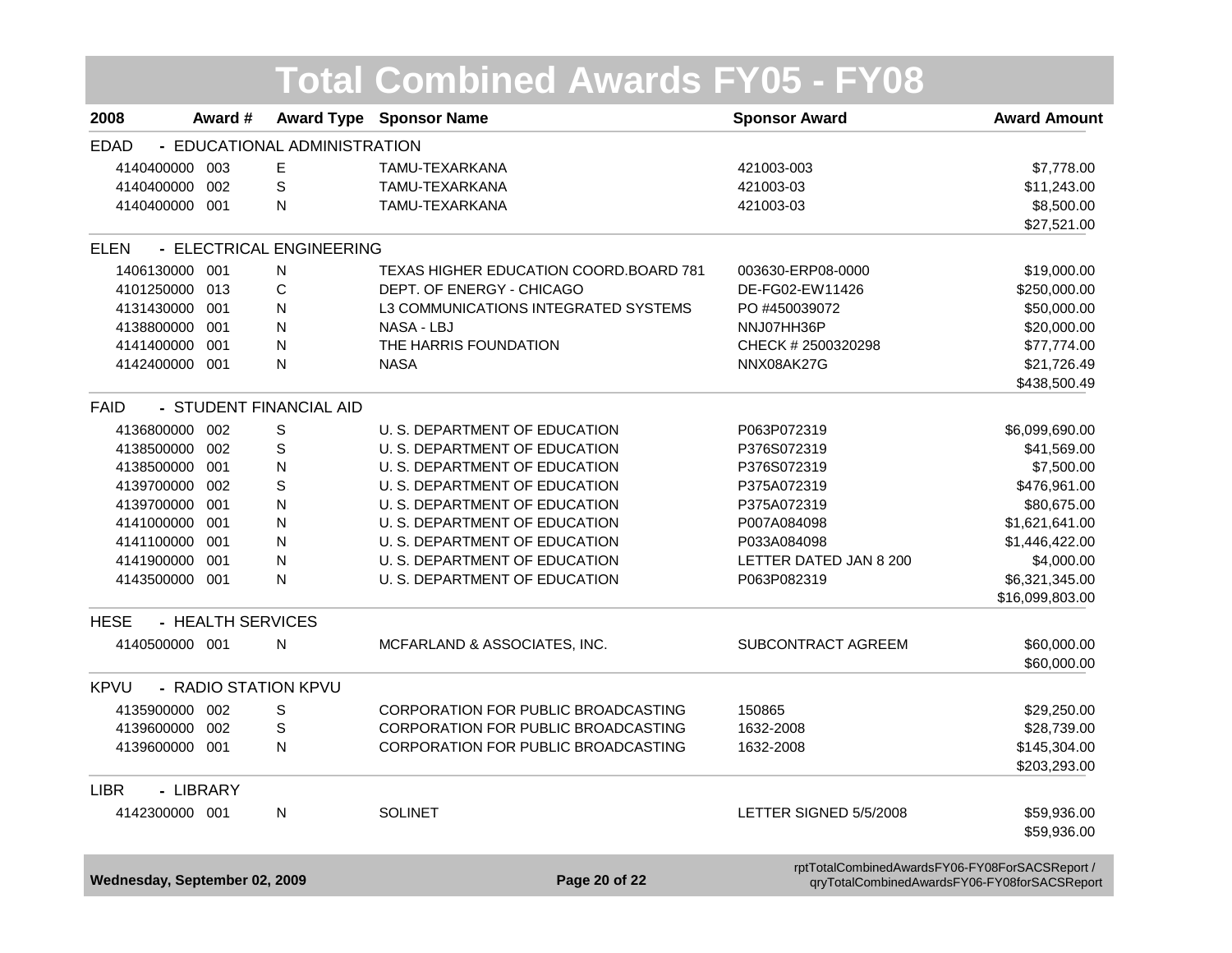|                            |                   |                           | <b>Total Combined Awards FY05 - FY08</b>  |                             |                             |
|----------------------------|-------------------|---------------------------|-------------------------------------------|-----------------------------|-----------------------------|
| 2008                       | Award #           | <b>Award Type</b>         | <b>Sponsor Name</b>                       | <b>Sponsor Award</b>        | <b>Award Amount</b>         |
| <b>MDAC</b>                | - MEDICAL ACADEMY |                           |                                           |                             |                             |
| 4130820000 001             |                   | R.                        | JOINT ADMISSION MEDICAL PROG COUNCL #720  | <b>AGREEMENT DATED 6-22</b> | \$15,000.00                 |
| 4130830000 001             |                   | N                         | JOINT ADMISSION MEDICAL PROG COUNCL #720  | <b>AGREEMENT DATED 06/1</b> | \$15,000.00                 |
|                            |                   |                           |                                           |                             | \$30,000.00                 |
| MEEN                       |                   | - MECHANICAL ENGINEERING  |                                           |                             |                             |
| 4139800000 001             |                   | N                         | UNITED NEGRO COLLEGE FUND SP. PROGS.      | CK #101475                  | \$5,000.00                  |
|                            |                   |                           |                                           |                             | \$5,000.00                  |
| <b>NURS</b>                | - NURSING         |                           |                                           |                             |                             |
| 4140700000 001             |                   | N                         | BAYLOR COLLEGE OF MEDICINE                | 100678999                   | \$33,000.00                 |
| 4142800000 001             |                   | N                         | DHHS - HRSA                               | 1-T08HP09678-01-00          | \$77,427.00                 |
| 4143100000 001             |                   | $\mathsf{N}$              | DEPARTMENT OF HEALTH AND HUMAN SERVICES   | 2 A10HP08274-02-00          | \$34,060.00<br>\$144,487.00 |
|                            |                   |                           |                                           |                             |                             |
| <b>PHYS</b><br>- PHYSICS   |                   |                           |                                           |                             |                             |
| 4130900000 003             |                   | C                         | THURGOOD MARSHALL SCHOLARSHIP FUND        | <b>MOU DATED 10/18/05</b>   | \$50,000.00<br>\$50,000.00  |
| <b>PROV</b>                |                   |                           | - PROVOST & V.P. FOR ACADEMIC AFFAIRS     |                             |                             |
| 4122900000 005             |                   | $\mathsf{C}$              | NATIONAL SCIENCE FOUNDATION               | HRD-0411541                 | \$500,000.00                |
| 4122900000 006             |                   | $\mathsf C$               | NATIONAL SCIENCE FOUNDATION               | LETTER DATED 8/18/2008      | \$500,000.00                |
| 4140600000 001             |                   | N                         | TEXAS ENGINEERING EXPERIMENT STATION 712  | <b>A069B PV</b>             | \$76,967.00                 |
|                            |                   |                           |                                           |                             | \$1,076,967.00              |
| <b>SBPS</b>                |                   |                           | - SOCIAL WORK, BEHAV. & POLITICAL SCIENCE |                             |                             |
| 4143400000 001             |                   | $\mathsf{N}$              | <b>CSWE GERO-ED</b>                       | <b>MOU SIGNED 8/8/2008</b>  | \$5,000.00                  |
|                            |                   |                           |                                           |                             | \$5,000.00                  |
| <b>STLI</b>                | - STUDENT LIFE    |                           |                                           |                             |                             |
| 4134700000 002             |                   | $\vee$                    | <b>TEXAS A&amp;M UNIVERSITY</b>           | CONTRACT DATED 8/1/06       | \$2,000.00                  |
| 4134700000 003             |                   | $\vee$                    | <b>TEXAS A&amp;M UNIVERSITY</b>           | CONTRACT DATED 8/1/06       | \$900.00                    |
|                            |                   |                           |                                           |                             | \$2,900.00                  |
| <b>SWSO</b>                |                   | - SOCIAL WORK & SOCIOLOGY |                                           |                             |                             |
| 4143400000 001             |                   | N                         | <b>CSWE GERO-ED</b>                       | <b>MOU SIGNED 8/8/2008</b>  | \$5,000.00                  |
|                            |                   |                           |                                           |                             | \$5,000.00                  |
| - TITLE III<br><b>TITL</b> |                   |                           |                                           |                             |                             |
| 4137700000 001             |                   | N                         | U.S. DEPARTMENT OF EDUCATION              | P031B070058                 | \$4,228,485.00              |
|                            |                   |                           |                                           |                             | \$4,228,485.00              |
|                            |                   |                           |                                           |                             |                             |

**/ Wednesday, September 02, 2009 Page 21 of 22** rptTotalCombinedAwardsFY06-FY08ForSACSReport /<br>Page 21 of 22 qryTotalCombinedAwardsFY06-FY08forSACSReport